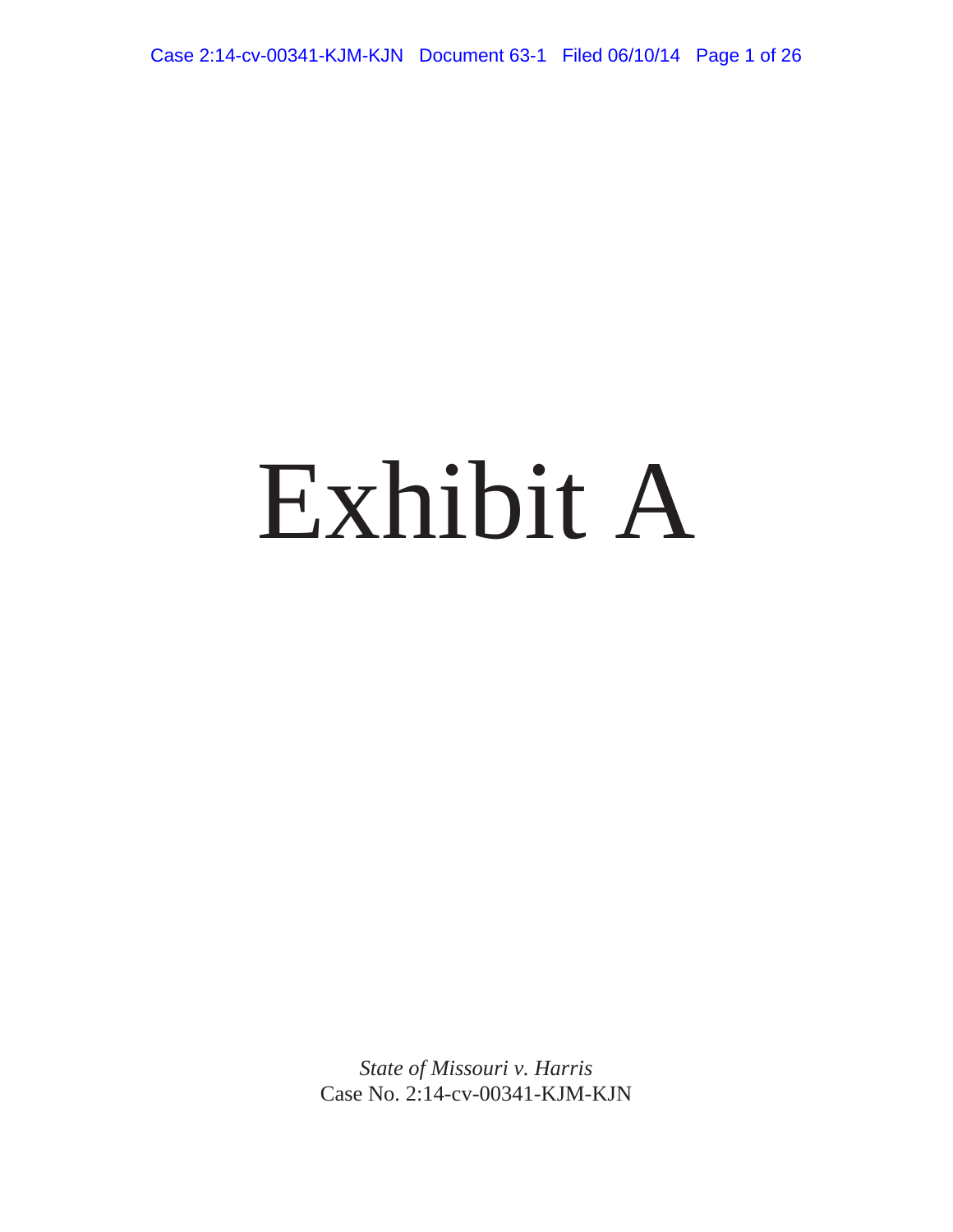|                                                       | Case 2:14-cv-00341-KJM-KJN Document 63-1 Filed 06/10/14 Page 2 of 26                                                                                                                                                             |                                                                               |
|-------------------------------------------------------|----------------------------------------------------------------------------------------------------------------------------------------------------------------------------------------------------------------------------------|-------------------------------------------------------------------------------|
| $\mathbf{1}$<br>$\overline{2}$<br>3<br>$\overline{4}$ | Paige M. Tomaselli (State Bar No. 237737)<br><b>CENTER FOR FOOD SAFETY</b><br>303 Sacramento St., 2nd Floor<br>San Francisco, CA 94111<br>T: $(415)$ 826-2770 / F: $(415)$ 826-0507<br>Email: ptomaselli@centerforfoodsafety.org |                                                                               |
| 5                                                     | Counsel for Proposed Amici Curiae                                                                                                                                                                                                |                                                                               |
| 6                                                     | UNITED STATES DISTRICT COURT                                                                                                                                                                                                     |                                                                               |
| 7                                                     |                                                                                                                                                                                                                                  |                                                                               |
| 8                                                     | FOR THE EASTERN DISTRICT OF CALIFORNIA                                                                                                                                                                                           |                                                                               |
| 9                                                     |                                                                                                                                                                                                                                  |                                                                               |
| 10                                                    | THE STATE OF MISSOURI, ex rel., Chris<br>Koster, Attorney General; THE STATE OF                                                                                                                                                  | Case No. 2:14-cv-00341-KJM-KJN                                                |
| 11                                                    | NEBRASKA, ex rel., Jon Bruning, Attorney<br>General; THE STATE OF OKLAHOMA, ex                                                                                                                                                   | PROPOSED AMICI CURIAE BRIEF OF                                                |
| 12                                                    | rel., E. Scott Pruitt, Attorney General; THE<br>STATE OF ALABAMA, ex rel., Luther Strange,                                                                                                                                       | <b>CENTER FOR FOOD SAFETY,</b><br><b>CONSUMERS UNION, FOOD &amp;</b>          |
| 13                                                    | Attorney General; THE COMMONWEALTH<br>OF KENTUCKY, ex rel., Jack Conway,                                                                                                                                                         | WATER WATCH, FOOD ANIMAL<br><b>CONCERNS TRUST, HEALTHY FOOD</b>               |
| 14<br>15                                              | Attorney General; and TERRY E. BRANSTAD,<br>Governor of the State of Iowa,                                                                                                                                                       | <b>ACTION, INSTITUTE FOR</b><br><b>AGRICULTURE AND TRADE POLICY,</b>          |
| 16                                                    | Plaintiffs,                                                                                                                                                                                                                      | AND PUBLIC JUSTICE IN SUPPORT<br>OF DEFENDANTS' AND<br>DEFENDANT-INTERVENORS' |
| 17                                                    | V.                                                                                                                                                                                                                               | <b>MOTIONS TO DISMISS</b>                                                     |
| 18                                                    | KAMALA D. HARRIS, in her official capacity<br>as Attorney General of California; KAREN                                                                                                                                           |                                                                               |
| 19                                                    | ROSS, in her official capacity as Secretary of the<br>California Department of Food and Agriculture,                                                                                                                             | Date: August 22, 2014<br>Time: 10:00 a.m.                                     |
| 20                                                    | Defendants,<br>and                                                                                                                                                                                                               | Judge: Hon. Kimberly J. Mueller                                               |
| 21<br>22                                              | THE HUMANE SOCIETY OF THE UNITED<br>STATES, and ASSOCIATION OF                                                                                                                                                                   |                                                                               |
| 23                                                    | CALIFORNIA EGG FARMERS,                                                                                                                                                                                                          |                                                                               |
| 24                                                    | Defendant-Intervenors.                                                                                                                                                                                                           |                                                                               |
| 25                                                    |                                                                                                                                                                                                                                  |                                                                               |
| 26                                                    |                                                                                                                                                                                                                                  |                                                                               |
| 27                                                    |                                                                                                                                                                                                                                  |                                                                               |
| 28                                                    |                                                                                                                                                                                                                                  |                                                                               |
|                                                       | CASE No. 2:14-cv-00341-KJM-KJN<br>PROPOSED AMICI CURIAE BR.                                                                                                                                                                      |                                                                               |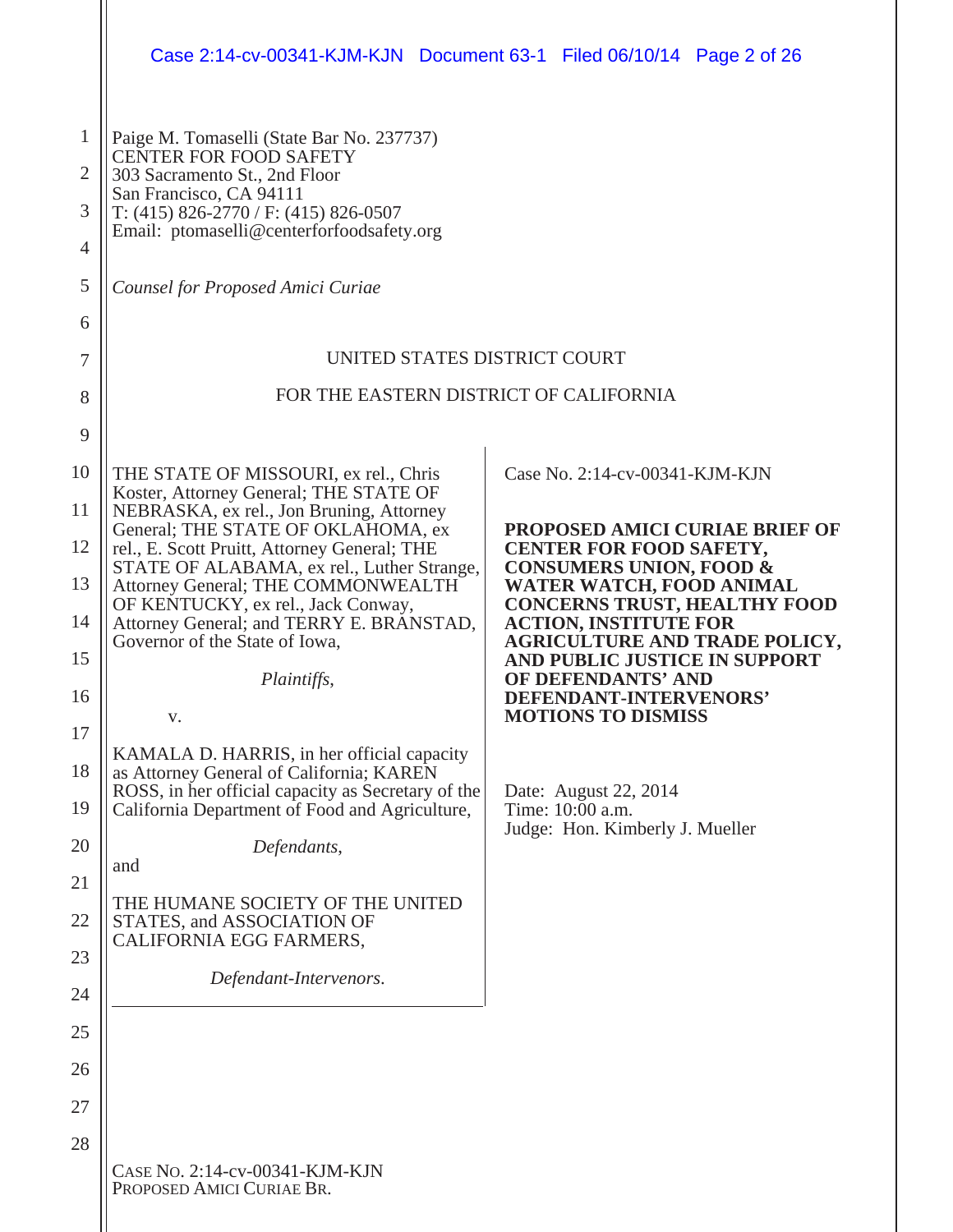#### **CORPORATE DISCLOSURE STATEMENT**

|                                                                                       | Amici Center for Food Safety; Consumers Union, now doing business as Consumer                  |  |
|---------------------------------------------------------------------------------------|------------------------------------------------------------------------------------------------|--|
|                                                                                       | Reports; Food & Water Watch; Food Animal Concerns Trust; Institute for Agriculture and Trade   |  |
|                                                                                       | Policy; and Public Justice are nonprofit corporations, have no parent corporations, and do not |  |
| issue stock. Amicus Healthy Food Action has a parent nonprofit corporation, Trust for |                                                                                                |  |
| Conservation Innovation, which does not issue stock.                                  |                                                                                                |  |
|                                                                                       |                                                                                                |  |
|                                                                                       |                                                                                                |  |
|                                                                                       |                                                                                                |  |
|                                                                                       |                                                                                                |  |
|                                                                                       |                                                                                                |  |
|                                                                                       |                                                                                                |  |
| Dated: June 10, 2014                                                                  | Respectfully submitted,                                                                        |  |
|                                                                                       | /s/ Paige M. Tomaselli                                                                         |  |
|                                                                                       | Paige M. Tomaselli (State Bar No. 237737)<br><b>CENTER FOR FOOD SAFETY</b>                     |  |
|                                                                                       | 303 Sacramento St., 2nd Floor<br>San Francisco, CA 94111                                       |  |
|                                                                                       | T: $(415)$ 826-2770 / F: $(415)$ 826-0507<br>Email: ptomaselli@centerforfoodsafety.org         |  |
|                                                                                       | Counsel for Amici Curiae                                                                       |  |
|                                                                                       |                                                                                                |  |
|                                                                                       |                                                                                                |  |
|                                                                                       |                                                                                                |  |
|                                                                                       |                                                                                                |  |
|                                                                                       |                                                                                                |  |
|                                                                                       |                                                                                                |  |
|                                                                                       |                                                                                                |  |
|                                                                                       |                                                                                                |  |
|                                                                                       |                                                                                                |  |
| CASE NO. 2:14-cv-00341-KJM-KJN                                                        |                                                                                                |  |
| PROPOSED AMICI CURIAE BR.                                                             |                                                                                                |  |
|                                                                                       |                                                                                                |  |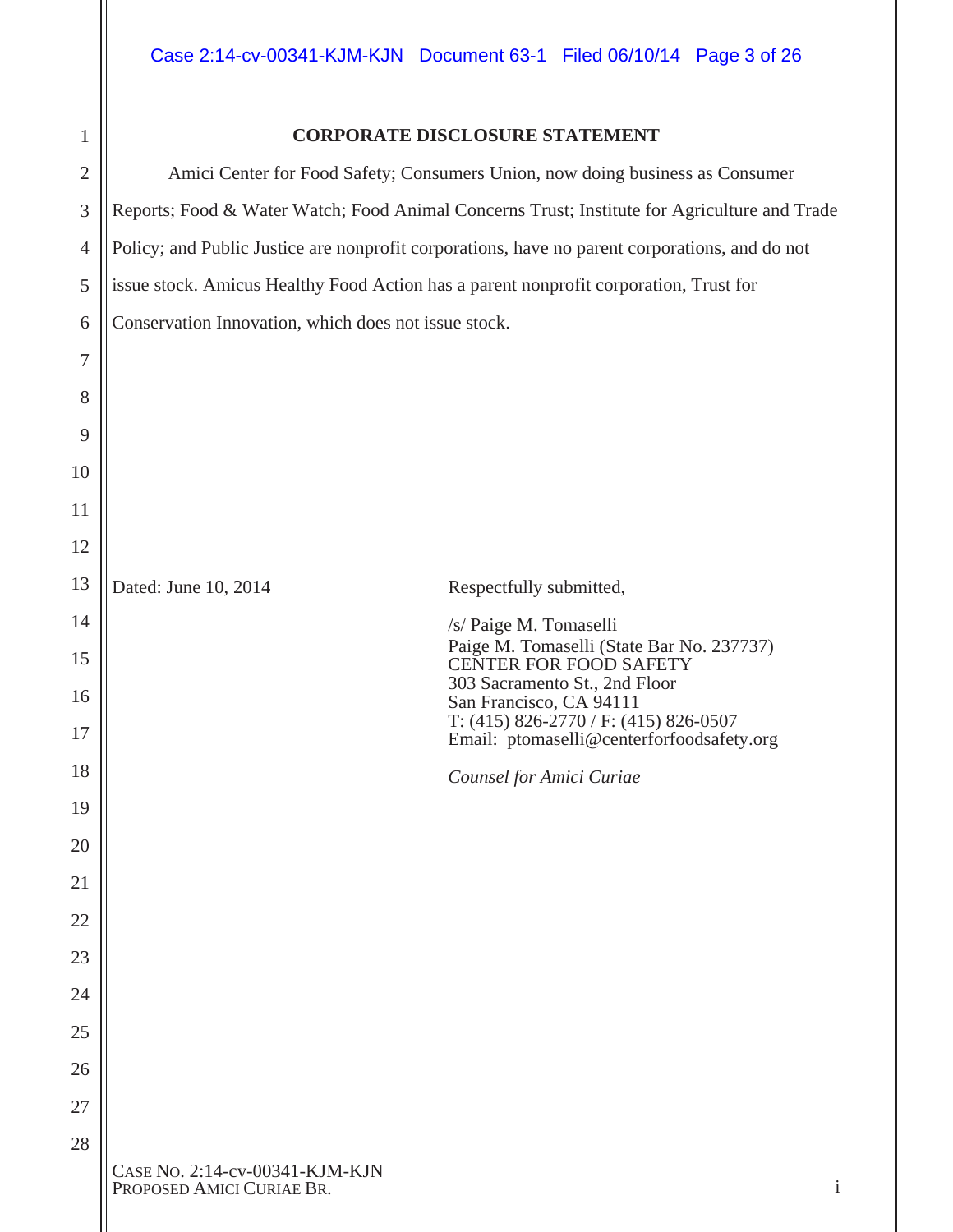#### **TABLE OF CONTENTS**

| $\overline{2}$ |                                                                                        |
|----------------|----------------------------------------------------------------------------------------|
| 3              |                                                                                        |
| 4<br>5         |                                                                                        |
| 6              |                                                                                        |
| 7              |                                                                                        |
| 8              |                                                                                        |
| 9              | I.                                                                                     |
| 10             |                                                                                        |
| 11<br>12       |                                                                                        |
| 13             | B. Conditions in Industrial Egg Production Facilities Exacerbate the Increased Risk of |
| 14             |                                                                                        |
| 15<br>16       | IV. AB 1437 Serves as a Complement Rather than an Obstacle to Federal Food Safety      |
| 17             |                                                                                        |
| 18             |                                                                                        |
| 19             |                                                                                        |
| 20             |                                                                                        |
| 21             |                                                                                        |
| 22             |                                                                                        |
| 23             |                                                                                        |
| 24             |                                                                                        |
| 25<br>26       |                                                                                        |
| 27             |                                                                                        |
| 28             |                                                                                        |
|                | CASE NO. 2:14-cv-00341-KJM-KJN                                                         |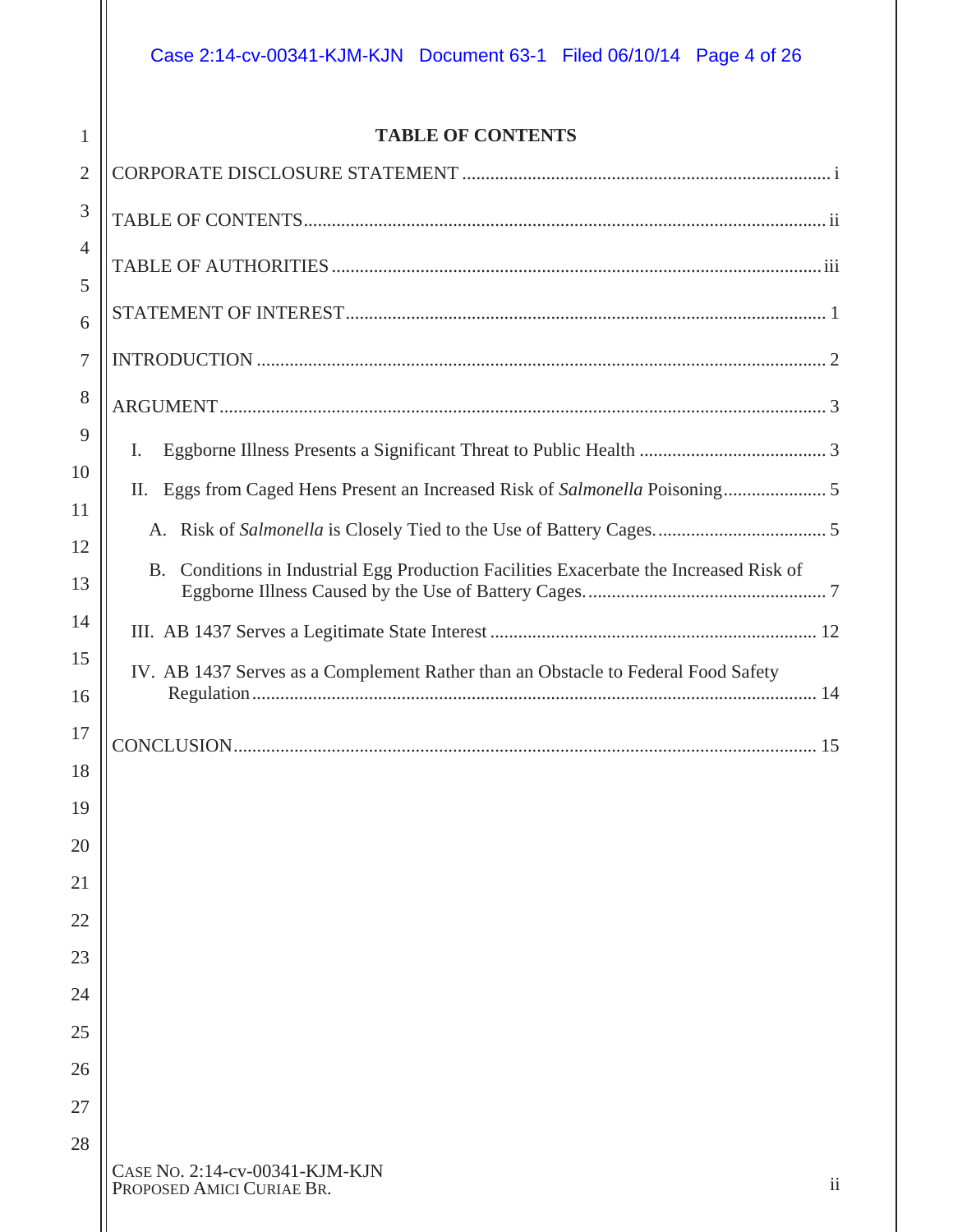## Case 2:14-cv-00341-KJM-KJN Document 63-1 Filed 06/10/14 Page 5 of 26

#### **TABLE OF AUTHORITIES**

| $\angle$       |                                                                                                                                                    |
|----------------|----------------------------------------------------------------------------------------------------------------------------------------------------|
| $\overline{3}$ | <b>FEDERAL CASES</b>                                                                                                                               |
| $\overline{4}$ | Florida Lime & Avocado Growers, Inc. v. Paul,                                                                                                      |
| 5              |                                                                                                                                                    |
| 6              | McDaniel v. Wells Fargo Invs., LLC,                                                                                                                |
| $\overline{7}$ | Merrifield v. Lockyer,                                                                                                                             |
| 8              |                                                                                                                                                    |
| 9              | Sporhase v. Neb.,                                                                                                                                  |
| 10             | Williamson v. Mazda Motor of Am., Inc.,                                                                                                            |
| 11             |                                                                                                                                                    |
| 12             | <b>UNPUBLISHED FEDERAL CASES</b>                                                                                                                   |
| 13             | Chinatown Neighborhood Ass'n v. Harris,                                                                                                            |
| 14             | No. 12-cv-03759-WHO, 2014 U.S. Dist. LEXIS 40432 (N.D. Cal. Mar. 25,                                                                               |
| 15             | <b>STATUTES AND REGULATIONS</b>                                                                                                                    |
| 16             |                                                                                                                                                    |
| 17             |                                                                                                                                                    |
| 18             |                                                                                                                                                    |
| 19             |                                                                                                                                                    |
| 20             | <b>ADMINISTRATIVE MATERIALS</b>                                                                                                                    |
| 21             | FDA, FDA Improves Egg Safety,                                                                                                                      |
| 22             |                                                                                                                                                    |
| 23             | FDA, Foodborne Illnesses: What You Need to Know,<br>http://www.fda.gov/food/resourcesforyou/consumers/ucm103263.htm 3                              |
| 24             | FoodSafety.gov, Food Poisoning,                                                                                                                    |
| 25             |                                                                                                                                                    |
| 26             | Ctrs. for Disease Control & Prevention (CDC), CDC Estimates of Foodborne<br>Illness in the United States, http://www.cdc.gov/foodborneburden/2011- |
| 27             |                                                                                                                                                    |
| 28             |                                                                                                                                                    |
|                | CASE NO. 2:14-cv-00341-KJM-KJN                                                                                                                     |

PROPOSED AMICI CURIAE BR.

1  $\sim$  11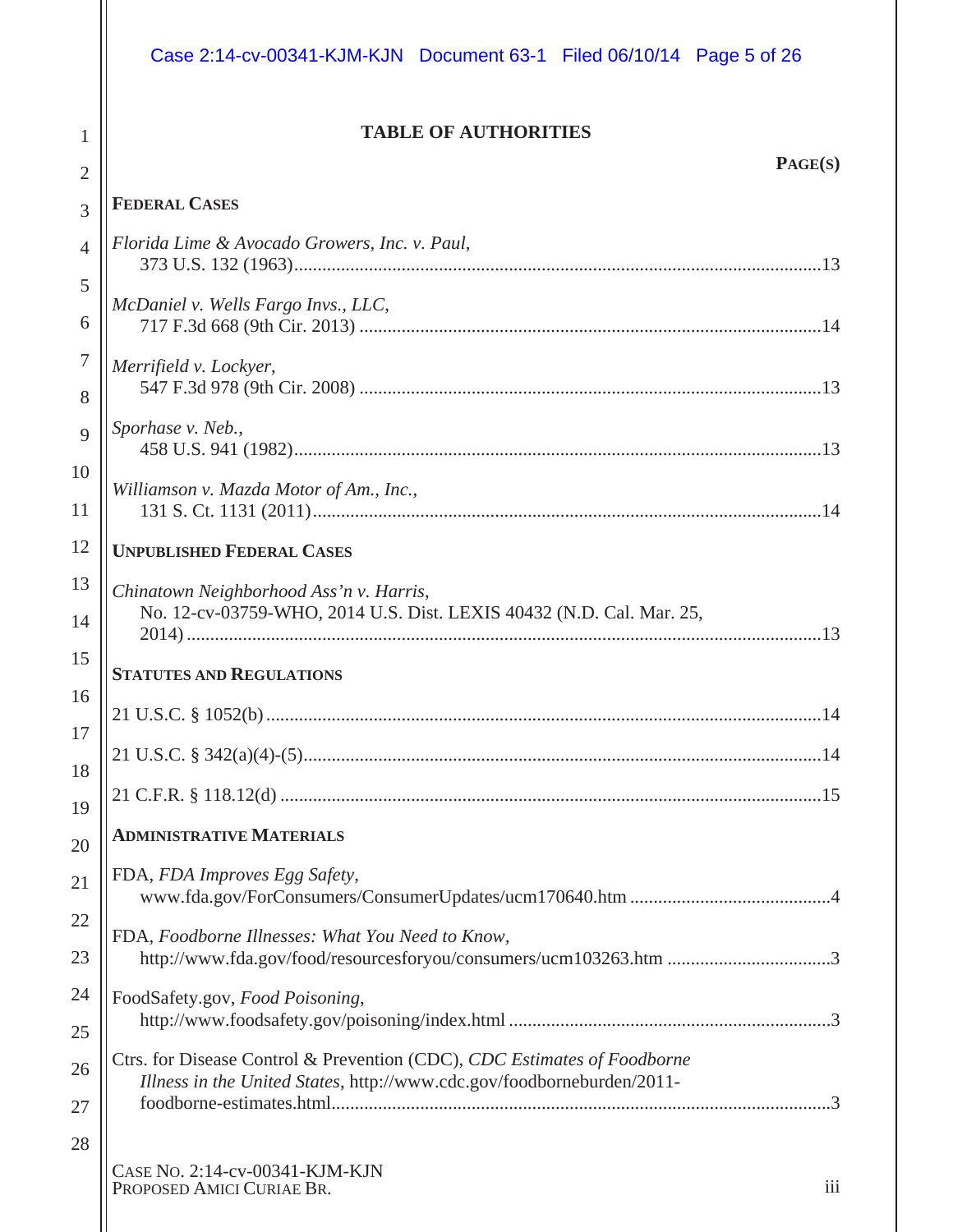# Case 2:14-cv-00341-KJM-KJN Document 63-1 Filed 06/10/14 Page 6 of 26

| r.<br>L.<br>Uтl<br>А<br>г. |
|----------------------------|
|----------------------------|

| $\overline{2}$ | <b>ADMINISTRATIVE MATERIALS, CONT'D</b>                                                                                                                                                                     |  |
|----------------|-------------------------------------------------------------------------------------------------------------------------------------------------------------------------------------------------------------|--|
| 3              |                                                                                                                                                                                                             |  |
| $\overline{4}$ | CDC, Making Food Safer to Eat, http://www.cdc.gov/vitalsigns/foodsafety/3                                                                                                                                   |  |
| $\mathfrak{S}$ | CDC, Multistate Outbreak of Human Salmonella Enteritidis Infections Associated<br>with Shell Eggs (Final Update), www.cdc.gov/salmonella/enteritidis/5                                                      |  |
| 6              |                                                                                                                                                                                                             |  |
| $\overline{7}$ | CDC, Preliminary FoodNet Data on the Incidence of Infection with Pathogens Transmitted<br>Commonly Through Food-10 States, United States, 2009, 59 Morbidity &<br>Mortality Weekly 418 (2010), available at |  |
| 8              |                                                                                                                                                                                                             |  |
| 9              | CDC, Tracking and Reporting Foodborne Disease Outbreaks,                                                                                                                                                    |  |
| 10             |                                                                                                                                                                                                             |  |
| 11             | Letter from Kevin W. Techau, U.S. Attorney, to Hon. Leonard T. Strand,                                                                                                                                      |  |
| 12             | Magistrate Judge, United States v. Quality Egg, LLC,                                                                                                                                                        |  |
| 13             | Letter from John W. Thorsky, FDA Dist. Dir., to Austin Decoster, Owner, Quality                                                                                                                             |  |
| 14             | Egg LLC (Oct. 15, 2010), available at                                                                                                                                                                       |  |
| 15             | http://www.fda.gov/ICECI/EnforcementActions/WarningLetters/2010/ucm22                                                                                                                                       |  |
| 16             | Ohio Dep't of Agric., Livestock Environmental Permitting,                                                                                                                                                   |  |
| 17             |                                                                                                                                                                                                             |  |
| 18             | Press Release, FDA, New Final Rule to Ensure Egg Safety, Reduce Salmonella<br>Illnesses Goes Into Effect (July 9, 2010), available at                                                                       |  |
| 19             | www.fda.gov/NewsEvents/Newsroom/PressAnnouncements/ucm218461 4                                                                                                                                              |  |
| 20             | Prevention of Salmonella Enteritidis in Shell Eggs During Production, Storage,                                                                                                                              |  |
| 21             |                                                                                                                                                                                                             |  |
| 22             | USDA, Animal & Plant Health Inspection Service, Salmonella Enterica Serotype<br>Enteritidis in Table Egg Layers in the U.S. (Oct. 2000), available at                                                       |  |
| 23             | http://www.aphis.usda.gov/animal_health/nahms/poultry/downloads/layers99/                                                                                                                                   |  |
| 24             | <b>OTHER AUTHORITIES</b>                                                                                                                                                                                    |  |
| 25             |                                                                                                                                                                                                             |  |
| 26             | A.L. Davis et al., Validation of Cooking Methods Using Shell Eggs Inoculated<br>with Salmonella Serotypes Enteritidis and Heidelberg, 87 Poultry Sci. 1637                                                  |  |
| 27             |                                                                                                                                                                                                             |  |
| 28             |                                                                                                                                                                                                             |  |
|                | CASE No. 2:14-cv-00341-KJM-KJN                                                                                                                                                                              |  |

PROPOSED AMICI CURIAE BR. iv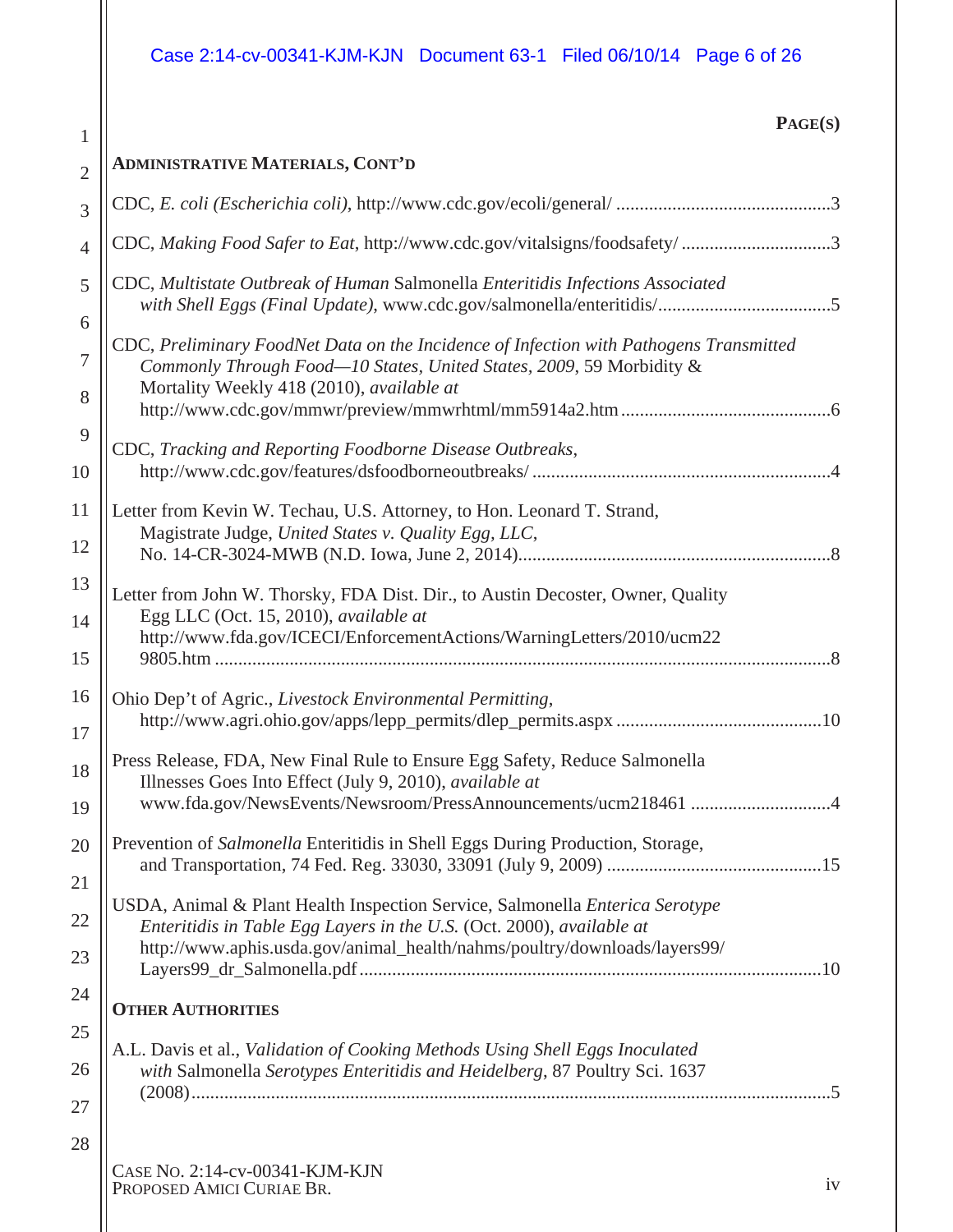# Case 2:14-cv-00341-KJM-KJN Document 63-1 Filed 06/10/14 Page 7 of 26

1

### **PAGE(S)**

| 1              |                                                                                                                                                           |
|----------------|-----------------------------------------------------------------------------------------------------------------------------------------------------------|
| $\overline{2}$ | <b>OTHER AUTHORITIES, CONT'D</b>                                                                                                                          |
| 3              | A.M. de Passillé & J. Rushen, Food Safety and Environmental Issues in Animal<br>Welfare, 24 Revue Scientifique et Technique de l'Office International des |
| 4              |                                                                                                                                                           |
| 5              | A.R. Olsen & T.S. Hammack, Isolation of Salmonella spp. from the Housefly,<br>Musca domestica L., and the Dump fly, Hydrotaea aenescens (Wiedemann)       |
| 6              | (Diptera: Muscidae), at Caged-layer Houses, 63 J. of Food Protection 958                                                                                  |
| 7              |                                                                                                                                                           |
| 8              | A. Ternhag et al., Short- and Long-Term Effects of Bacterial Gastrointestinal                                                                             |
| 9              | Associated Press, Recall Expands to More Than Half a Billion Eggs,                                                                                        |
| 10             | NBCNews.com, http://www.nbcnews.com/id/38741401/ns/health-                                                                                                |
| 11             |                                                                                                                                                           |
| 12             | B.R. Jackson et al., Outbreak-Associated Salmonella Enterica Serotypes and<br>Food Commodities, United States, 1998-2008, 19 Emerging Infectious          |
| 13             | Diseases 1239 (2013), available at http://wwwnc.cdc.gov/eid/article/19/8/12-                                                                              |
| 14             | Brian W. Sheldon, Impact of Laying Hen Cycle and Molting on the Prevalence                                                                                |
| 15             |                                                                                                                                                           |
| 16             | C.L. Little et al., Survey of Salmonella Contamination of Raw Shell Eggs Used in                                                                          |
| 17             | Food Service Premises in the United Kingdom, 2005 through 2006, 71 J. of                                                                                  |
| 18             | C.L. Little et al., Survey of Salmonella Contamination of Non-UK Produced Shell                                                                           |
| 19             | Eggs on Retail Sale in the North West of England and London. Final report,<br>(Nov. 15, 2006), <i>available at</i>                                        |
| 20             | http://multimedia.food.gov.uk/multimedia/pdfs/nonukeggsreport.pdf11                                                                                       |
| 21             | Compassion Over Killing, Dunkin' Donuts' Egg Supplier Exposed!,                                                                                           |
| 22             |                                                                                                                                                           |
| 23             | Dan Flynn, Egg Recall Grows to 550 Million, Food Safety News (Aug. 21, 2010),<br>http://www.foodsafetynews.com/2010/08/egg-recalls-grow-to-560-million-   |
| 24             |                                                                                                                                                           |
| 25             | D.J. Henzler et al., Management and Environmental Risk Factors for Salmonella                                                                             |
| 26             | Enteritidis Contamination of Eggs, 59 Am. J. of Veterinary Research 824                                                                                   |
| 27             | D.G. McChesney et al., FDA Survey Determines Salmonella Contamination, 67                                                                                 |
| 28             |                                                                                                                                                           |
|                | CASE NO. 2:14-cv-00341-KJM-KJN<br>PROPOSED AMICI CURIAE BR.<br>V                                                                                          |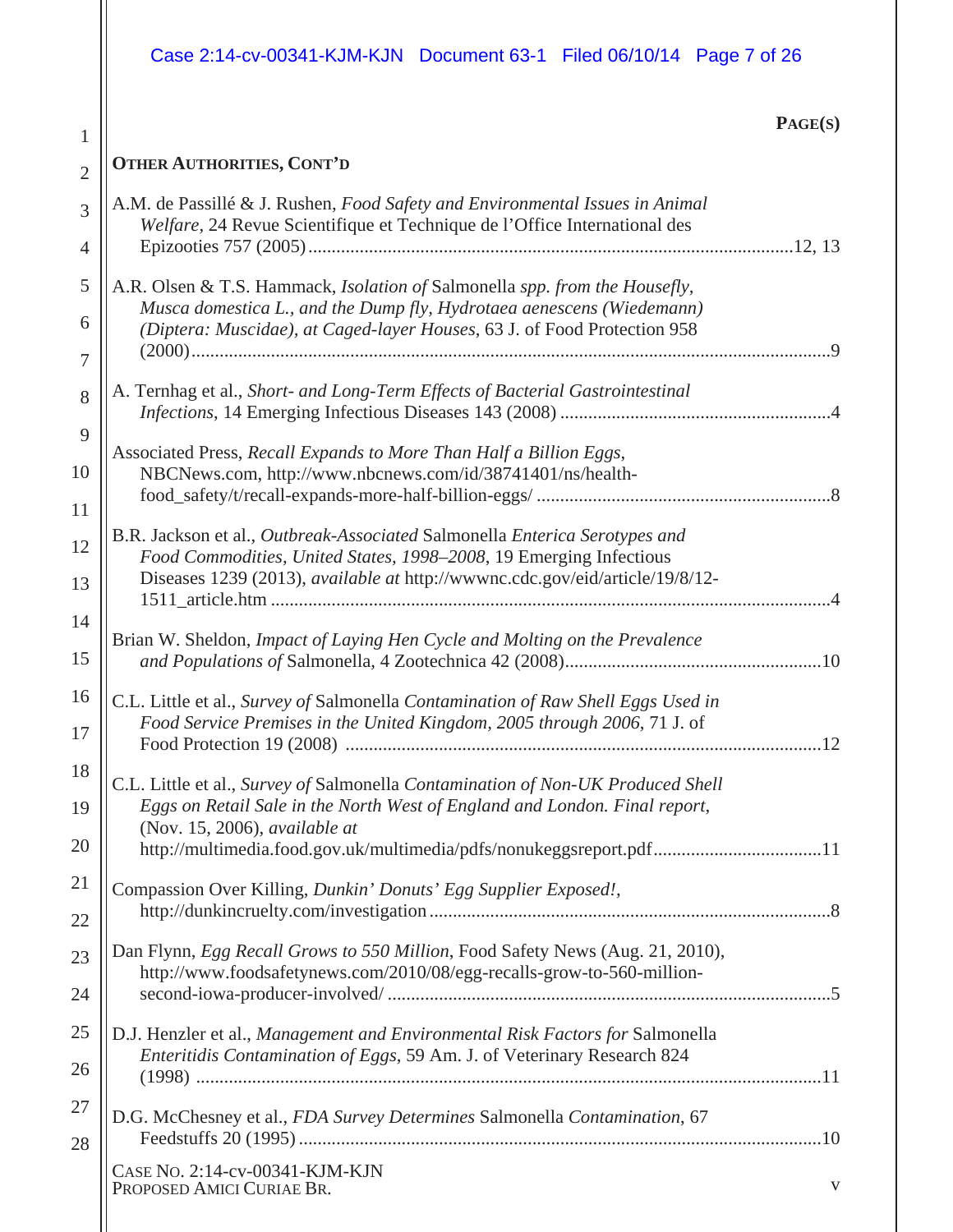# Case 2:14-cv-00341-KJM-KJN Document 63-1 Filed 06/10/14 Page 8 of 26

1

 $\mathsf{I}$ 

| IJ<br>AGEC<br>S)<br>$\blacktriangle$ |
|--------------------------------------|
|--------------------------------------|

| $\overline{2}$ | <b>OTHER AUTHORITIES, CONT'D</b>                                                                                                                                         |
|----------------|--------------------------------------------------------------------------------------------------------------------------------------------------------------------------|
| 3              | D. Reynolds, Tenants of the Last 1.5 Metres, 5 Microbiologist 26 (2004) 10                                                                                               |
| $\overline{4}$ | D. Stepień-Pyśniak, Occurrence of Gram-Negative Bacteria in Hens' Eggs<br>Depending on Their Source and Storage Conditions, 13 Polish J. of                              |
| 5              | Veterinary Scis. 507 (2010), available at<br>www.birdflubook.org/resources/stepien-pysniak_2010_13_507.pdf12                                                             |
| 6              |                                                                                                                                                                          |
| 7              | European Food Safety Auth. (EFSA), Report of the Task Force on Zoonoses Data<br>Collection on the Analysis of the Baseline Study on the Prevalence of                    |
| 8              | Salmonella in Holdings of Laying Hen Flocks of Gallus gallus, EFSA J. 97<br>(2007), available at http://www.efsa.europa.eu/en/efsajournal/doc/97r.pdf 6, 9               |
| 9              | E. Scallan et al., Foodborne Illness Acquired in the United States-Major                                                                                                 |
| 10             | Pathogens, 17 Emerging Infectious Diseases 7 (2011), available at                                                                                                        |
| 11             |                                                                                                                                                                          |
| 12             | F.B. Santos et al., Influence of Housing System, Grain Type, and Particle Size on Salmonella<br>Colonization and Shedding of Broilers Fed Triticale or Corn-Soybean Meal |
| 13             |                                                                                                                                                                          |
| 14             | Food Safety Auth. of Ireland, Bacteriological Safety of Eggs Produced Under the<br>Bord Bia Egg Quality Assurance Scheme (2003), available at                            |
| 15             | www.fsai.ie/uploadedfiles/monitoring_and_enforcement/monitoring/surveilla                                                                                                |
| 16             |                                                                                                                                                                          |
| 17             | Helena Bottemiller, Annual Foodborne Illnesses Cost \$77 Billion, Study Finds,<br>Food Safety News (Jan. 3, 2012),                                                       |
| 18             | http://www.foodsafetynews.com/2012/01/foodborne-illness-costs-77-billion-                                                                                                |
| 19             | H. Kinde et al., Salmonella Enteritidis, Phage Type 4 Infection in a Commercial                                                                                          |
| 20             | Layer Flock in Southern California: Bacteriologic and Epidemiologic                                                                                                      |
| 21             | Findings, 40 Avian Diseases 665 (1996), available at                                                                                                                     |
| 22             |                                                                                                                                                                          |
| 23             | H. Namata et al., Salmonella in Belgian Laying Hens: an Identification of Risk                                                                                           |
| 24             | Humane Soc'y of the U.S. (HSUS), Cage Confinement of Laying Hens Increases                                                                                               |
| 25             | Salmonella Risk,                                                                                                                                                         |
|                | http://www.humanesociety.org/issues/confinement_farm/facts/salmonella.html 6,7                                                                                           |
| 26             | HSUS, Undercover at the Largest U.S. Egg Producer (2010), available at<br>http://www.humanesociety.org/assets/pdfs/farm/cal-                                             |
| 27             |                                                                                                                                                                          |
| 28             |                                                                                                                                                                          |
|                | CASE NO. 2:14-cv-00341-KJM-KJN<br>$\rm vi$<br>PROPOSED AMICI CURIAE BR.                                                                                                  |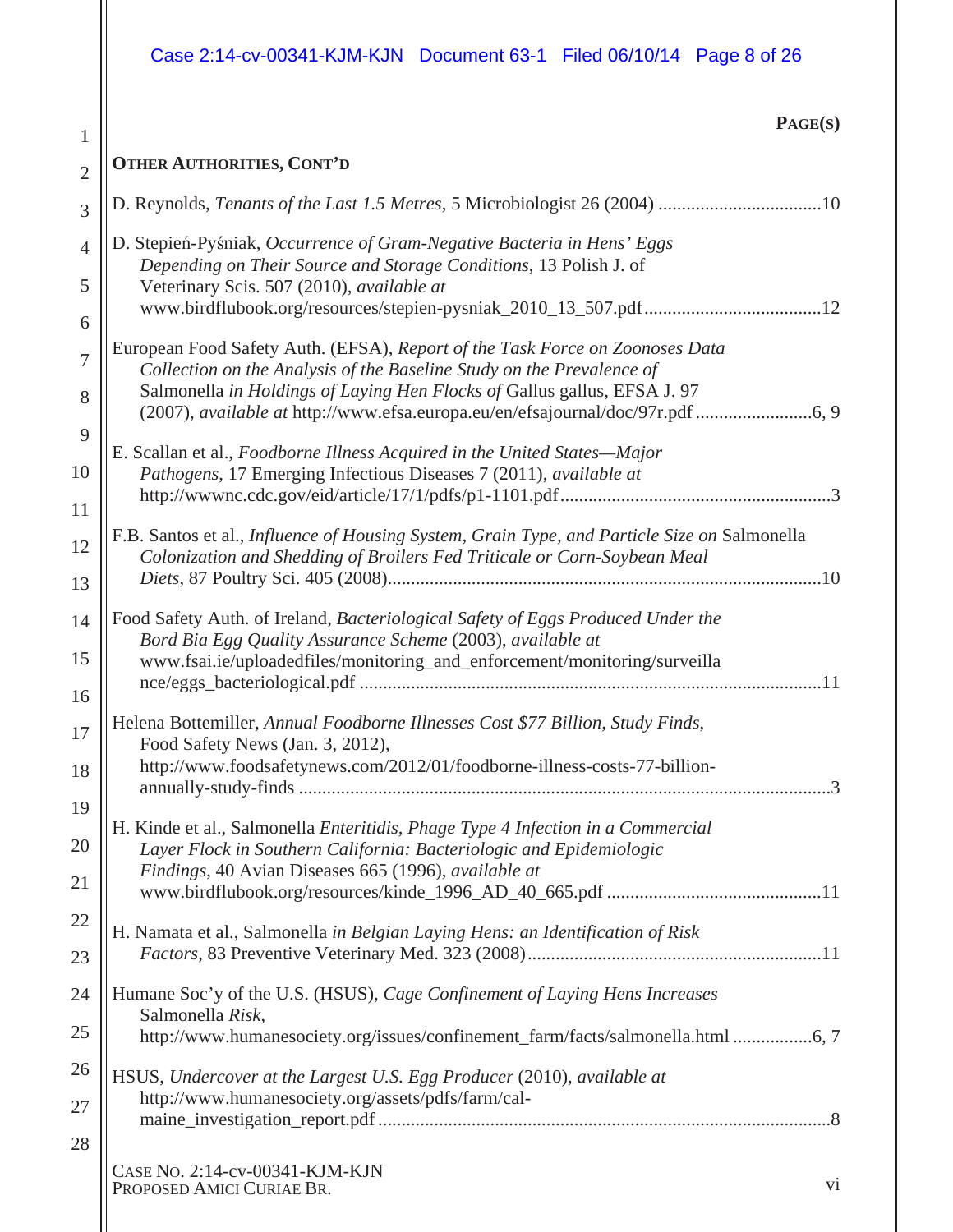|                | Case 2:14-cv-00341-KJM-KJN Document 63-1 Filed 06/10/14 Page 9 of 26                                                                                        |
|----------------|-------------------------------------------------------------------------------------------------------------------------------------------------------------|
| $\mathbf{1}$   | PAGE(S)                                                                                                                                                     |
| $\overline{2}$ | <b>OTHER AUTHORITIES, CONT'D</b>                                                                                                                            |
| 3              | J.L. Barnett, Welfare and Productivity of Hens in a Barn System and Cages                                                                                   |
| $\overline{4}$ | (1998), Final Report to Rural Industries Research & Dev. Corp., available at<br>http://sydney.edu.au/vetscience/apss/documents/1999/APSS1999-barnett-       |
| 5              |                                                                                                                                                             |
| 6              | J.J. Carrique-Mas & R.H. Davies, Salmonella Enteritidis in Commercial Layer<br>Flocks in Europe: Legislative Background, On-farm Sampling and Main          |
| $\overline{7}$ |                                                                                                                                                             |
| 8              | J. De Vylder et al., Effect of the Housing System on Shedding and Colonization of<br>Gut and Internal Organs of Laying Hens with Salmonella Enteritidis, 88 |
| 9              |                                                                                                                                                             |
| 10             | Jeroen Dewulf, Salmonella Thrives in Cage Housing, 25 World Poultry 18<br>$(2010)$ , available at                                                           |
| 11             | http://www.worldpoultry.net/Breeders/General/2010/5/Salmonella-thrives-in-                                                                                  |
| 12<br>13       | J.A.D. Barbosa Filho et al., Egg Quality in Layers Housed in Different Production                                                                           |
| 14             | Systems and Submitted to Two Environmental Conditions, 8 Brazilian J. of                                                                                    |
| 15             | J.H. Pennington et al., Salmonella Virchow in a Chicken-Packing Station and                                                                                 |
| 16             |                                                                                                                                                             |
| 17             | K.O. Gradel, Disinfection of Salmonella in Poultry Houses (Feb. 2004)<br>(unpublished Ph.D. thesis, University of Bristol Department of Clinical            |
| 18             | Veterinary Science), available at<br>http://kimorengradel.com/Disinfection%20of%20Salmonella%20in%20poultr                                                  |
| 19             |                                                                                                                                                             |
| 20             | K.O. Gradel et al., Monitoring the Efficacy of Steam and Formaldehyde<br>Treatment of Naturally Salmonella-Infected Layer Houses, 96 J. of Applied          |
| 21             | Microbiology 613 (2004), available at                                                                                                                       |
| 22             |                                                                                                                                                             |
| 23             | Lydia Zuraw, CDC Acknowledges Role of Farms in Antibiotic Resistance, Food<br>Safety News (Sept. 17, 2013), www.foodsafetynews.com/2013/09/drug-            |
| 24             |                                                                                                                                                             |
| 25             | M.T. Bailey et al., In Vivo Adaptation of Attenuated Salmonella Typhimurium<br>Results in Increased Growth Upon Exposure to Norepinephrine, 67              |
| 26             |                                                                                                                                                             |
| 27<br>28       | Michael Greger, Bird Flu: A Virus of Our Own Hatching (2006), available at                                                                                  |
|                | CASE No. 2:14-cv-00341-KJM-KJN<br>vii<br>PROPOSED AMICI CURIAE BR.                                                                                          |
|                |                                                                                                                                                             |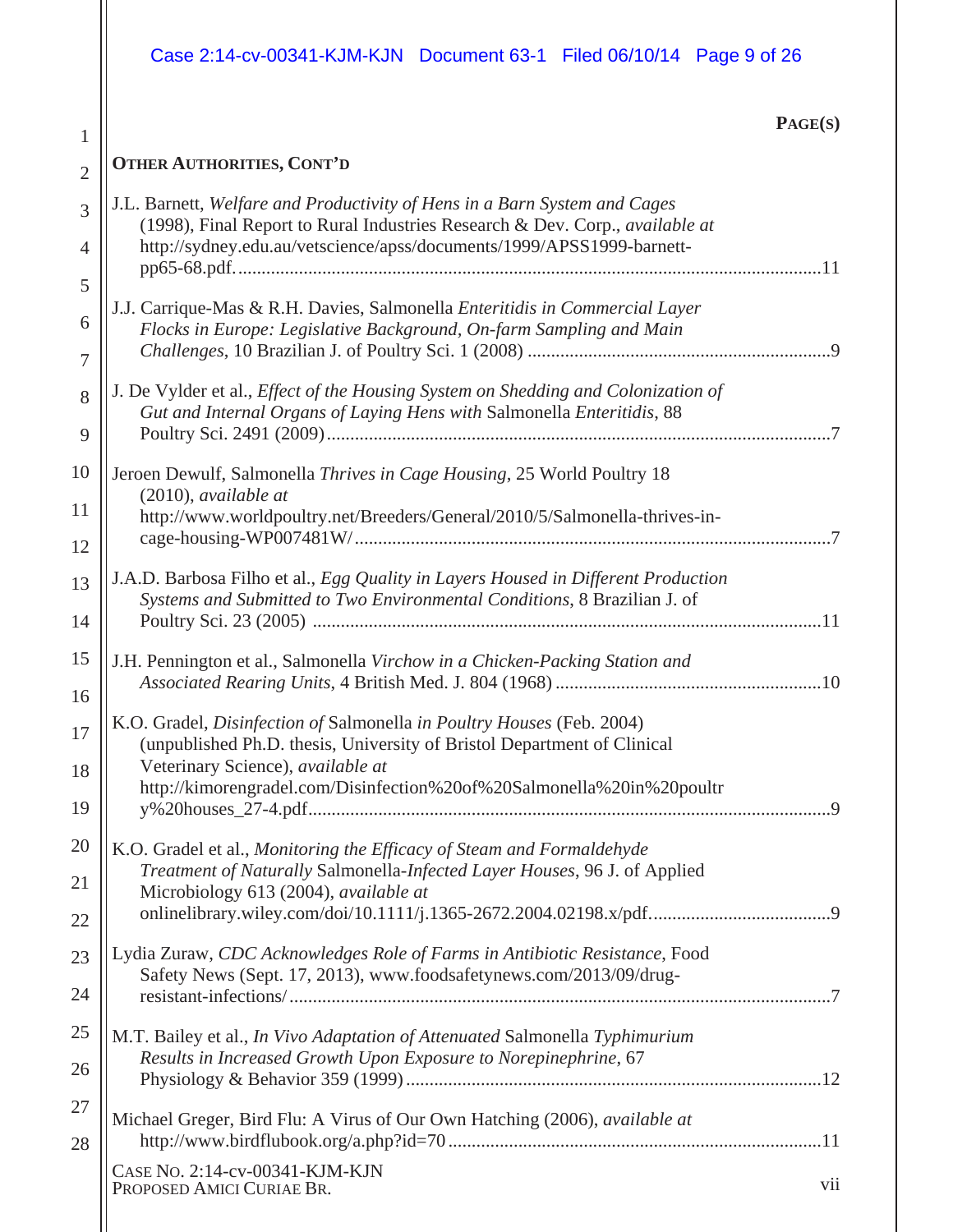# Case 2:14-cv-00341-KJM-KJN Document 63-1 Filed 06/10/14 Page 10 of 26

### **PAGE(S)**

| $\overline{2}$      | <b>OTHER AUTHORITIES, CONT'D</b>                                                                                                                        |
|---------------------|---------------------------------------------------------------------------------------------------------------------------------------------------------|
| 3                   | M. Saps et al., Post-infectious Functional Gastrointestinal Disorders in Children,                                                                      |
| $\overline{4}$<br>5 | Pew Comm'n on Indus. Farm Animal Prod., Putting Meat on the Table:<br>Industrial Farm Animal Production in America (2008), available at                 |
| 6                   |                                                                                                                                                         |
| $\overline{7}$<br>8 | P. Chittick et al., A Summary of National Reports of Foodborne Outbreaks of<br>Salmonella Heidelberg Infections in the United States: Clues for Disease |
| 9                   | P.S. Mead et al., Food-Related Illness and Death in the United States, 5 Emerging                                                                       |
| 10<br>11            | R.C. Axtell & J.J. Arends, Ecology and Management of Arthropod Pests of                                                                                 |
| 12<br>13            | R.H. Davies, Pathogen Populations on Poultry Farms, in Food Safety Control in                                                                           |
| 14<br>15            | R.H. Davies & M. Breslin, Persistence of Salmonella Enteritidis Phage Type 4 in<br>the Environment and Arthropod Vectors on an Empty Free-Range Chicken |
| 16<br>17            | R.K. Gast & C.W. Beard, Production of Salmonella Enteritidis-Contaminated<br>Eggs by Experimentally Infected Hens, 34 Avian Diseases 438 (1990)4        |
| 18                  | R.V. Tauxe, <i>Emerging Foodborne Pathogens</i> , 78 Int'l J. of Food Microbiology 31                                                                   |
| 19<br>20            | S. Shini et al., Biological Response of Chickens (Gallus gallus domesticus)<br>Induced by Corticosterone and a Bacterial Endotoxin, 149 Comparative     |
| 21                  |                                                                                                                                                         |
| 22                  | S. Van Hoorebeke et al., Determination of the Within and Between Flock<br>Prevalence and Identification of Risk Factors for Salmonella Infections in    |
| 23                  | Laying Hen Flocks Housed in Conventional and Alternative Systems, 94 J.                                                                                 |
| 24<br>25            | T.W. Hennessy et al., A National Outbreak of Salmonella Enteritidis Infections                                                                          |
| 26<br>27            | T. Humphrey, Are Happy Chickens Safer Chickens? Poultry Welfare and Disease                                                                             |
| 28                  | $C_A$ ge No. 2:14-cv-00341-KIM-KIN                                                                                                                      |

CASE NO. 2:14-cv-00341-KJM-KJN PROPOSED AMICI CURIAE BR. VIII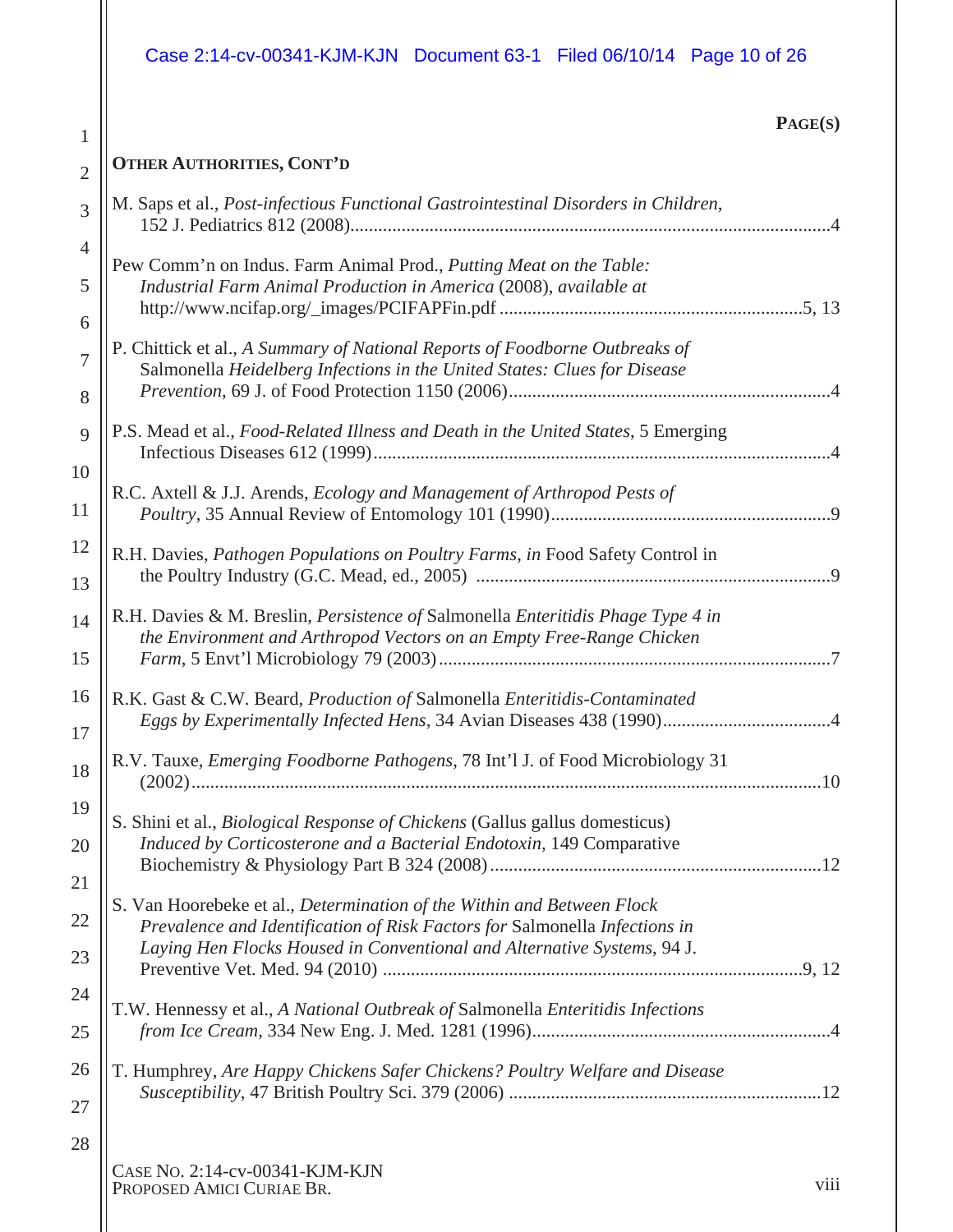|                                | Case 2:14-cv-00341-KJM-KJN  Document 63-1  Filed 06/10/14  Page 11  of 26                                                                                                                                                                                |
|--------------------------------|----------------------------------------------------------------------------------------------------------------------------------------------------------------------------------------------------------------------------------------------------------|
|                                | PAGE(S)                                                                                                                                                                                                                                                  |
| $\mathbf{1}$<br>$\overline{2}$ | <b>OTHER AUTHORITIES, CONT'D</b>                                                                                                                                                                                                                         |
| 3<br>$\overline{4}$            | T.J. Humphrey et al., Numbers of Salmonella Enteritidis in the Contents of<br>Naturally Contaminated Hens' Eggs, 106 Epidemiology & Infection 489<br>$(1991)$ , available at<br>http://www.ncbi.nlm.nih.gov/pmc/articles/PMC2271858/pdf/epidinfect00027- |
| 5                              |                                                                                                                                                                                                                                                          |
| 6<br>$\tau$                    | U.K. Food Standards Agency, Report of the Survey of Salmonella Contamination<br>of UK Produced Shell Eggs on Retail Sale (Mar. 18, 2004), available at                                                                                                   |
| 8<br>9<br>10                   | U. Methner et al., Effect of Norepinephrine on Colonisation and Systemic Spread of<br>Salmonella Enterica in Infected Animals: Role of Catecholate Siderophore<br>Precursors and Degradation Products, 298 Int'l J. of Med. Microbiology 429             |
| 11<br>12                       | Veronica Hirsch, Legal Protections of the Domestic Chicken in the United States<br>and Europe, Animal Legal & Historical Ctr. (2003),                                                                                                                    |
| 13<br>14                       | W.A. Knox et al., A Milk-Borne Outbreak of Food Poisoning Due to Salmonella                                                                                                                                                                              |
| 15<br>16<br>17                 | World Health Org. & the Food & Agric. Org. of the United Nations, Risk<br>Assessments of Salmonella in Eggs and Broiler Chickens<br>(2002), available at www.fao.org/DOCREP/005/Y4392E/Y4392E00.HTM<br>11                                                |
| 18                             |                                                                                                                                                                                                                                                          |
| 19                             |                                                                                                                                                                                                                                                          |
| 20                             |                                                                                                                                                                                                                                                          |
| 21                             |                                                                                                                                                                                                                                                          |
| 22                             |                                                                                                                                                                                                                                                          |
| 23                             |                                                                                                                                                                                                                                                          |
| 24                             |                                                                                                                                                                                                                                                          |
| 25                             |                                                                                                                                                                                                                                                          |
| 26                             |                                                                                                                                                                                                                                                          |
| 27                             |                                                                                                                                                                                                                                                          |
| 28                             | CASE NO. 2:14-cv-00341-KJM-KJN<br>ix<br>PROPOSED AMICI CURIAE BR.                                                                                                                                                                                        |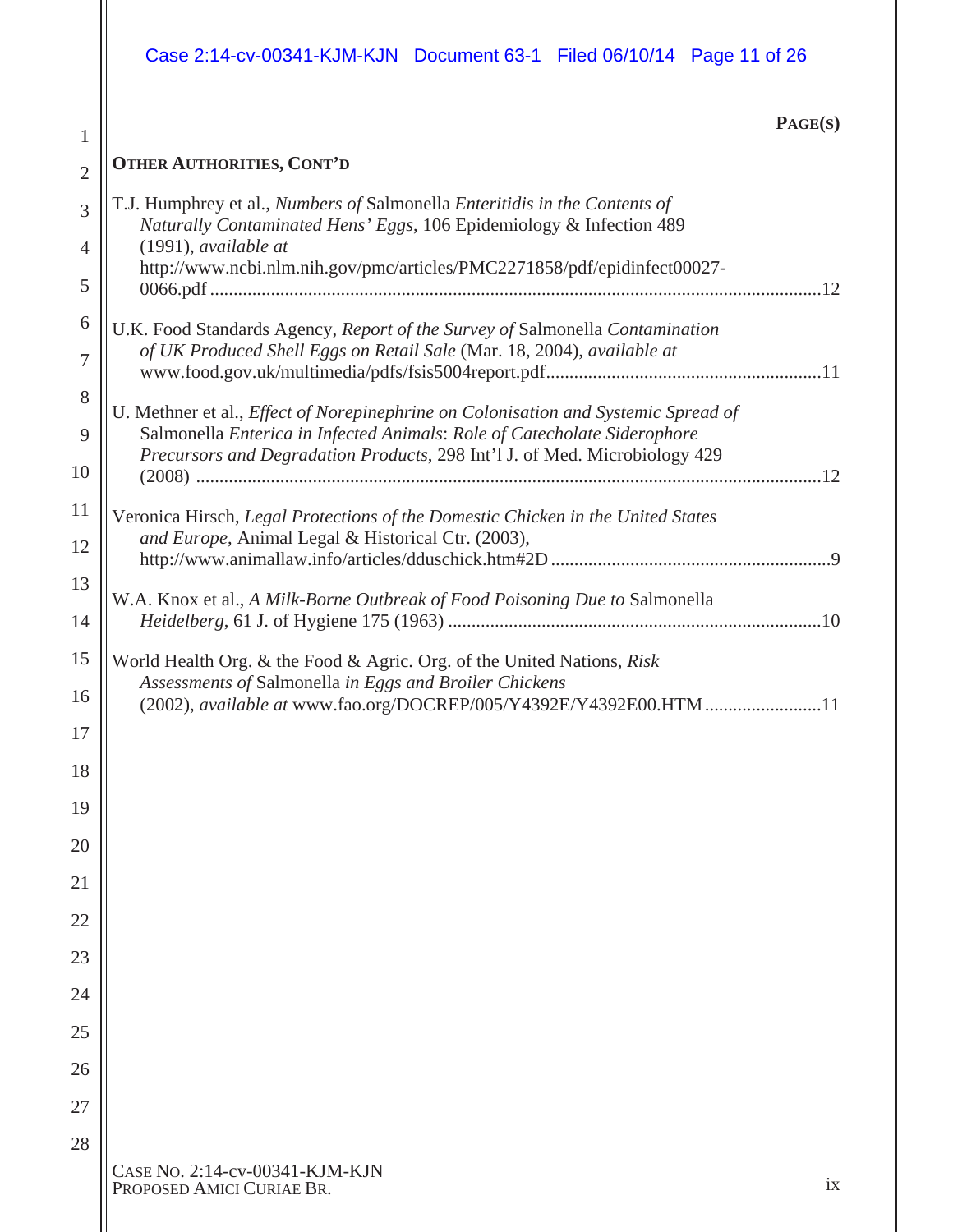#### **STATEMENT OF INTEREST**

Amici Center for Food Safety, Consumers Union, Food & Water Watch, Food Animal Concerns Trust, Healthy Food Action, Institute for Agriculture and Trade Policy, and Public Justice (collectively, amici), through undersigned counsel, respectfully submit this Brief as Amici Curiae in support of Defendants' and Defendant-Intervenors' Motions to Dismiss. Plaintiffs, Defendants, and Defendant-Intervenors consent to this filing.

Amici are all national nonprofit organizations committed to protecting consumer rights and health with regard to food and agriculture. Amici consistently work to educate the public about the harmful effects of industrial animal agriculture, protect consumers' right to know how their food is produced, and promote sustainable food systems. Each have dedicated programs that address food safety and/or animal factories. Together, these programs utilize litigation, scientific expertise, grassroots campaigns, educational outreach, legislative and regulatory reform, and information sharing to carry out their missions. Amici collectively seek to inform legislators, government agencies, medical professionals, and the public about practices that take place in animal factories and the associated effects on public health. Amici also work to hold corporations and our government accountable for harmful, illegal activity. Amici are thus uniquely suited in their ability to illuminate for the Court the food safety implications of battery cages and *Salmonella* poisoning.

As public interest advocacy organizations dedicated to protecting consumer rights and health with regard to food and agriculture, Amici have a strong interest in ensuring that consumers have access to information about how their food is produced, so that they are both empowered to make informed decisions and protected from adulterated foods.

CASE NO. 2:14-cv-00341-KJM-KJN PROPOSED AMICI CURIAE BR. 1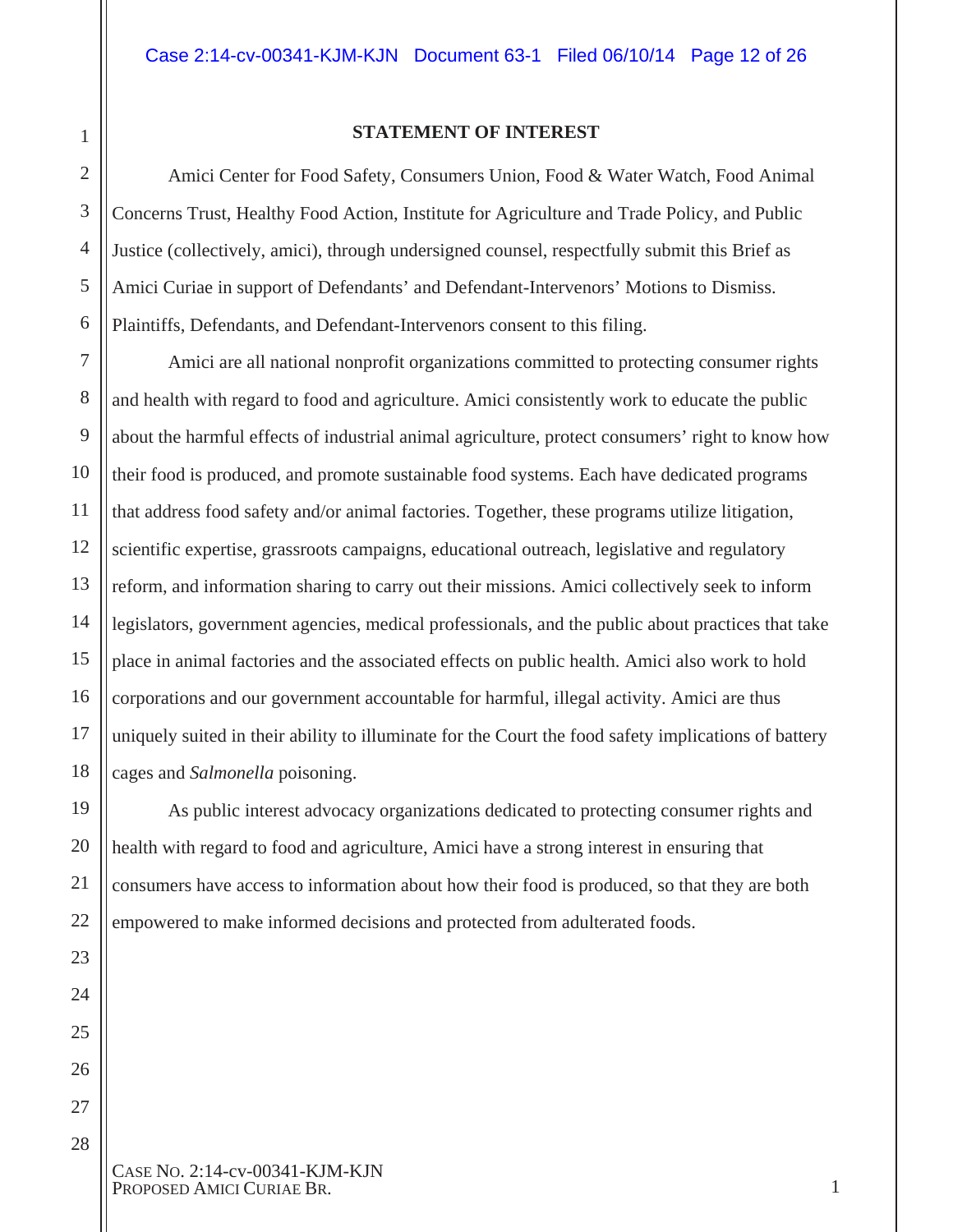#### **INTRODUCTION**

*Salmonella* poisoning is the leading cause of food-related death in the United States, and eggs are the leading cause of human infection by several strains of *Salmonella*. The United States Food and Drug Administration (FDA) recently recognized that the public health impacts of egg-related *Salmonella* poisoning are "serious." *Salmonella* can contaminate any egg. Yet eggs produced in egg production facilities that use battery cages are more likely to harbor *Salmonella* than their cage-free counterparts. Just four years ago *Salmonella* contamination led to the largest egg recall in history—more than half a billion eggs. Not surprisingly, the facility that produced those eggs housed its hens in cages.

Several scientific studies indicate that battery cages increase risk to consumers of contracting egg-related *Salmonella* poisoning. The use of these cages goes hand-in-hand with larger flock sizes and other practices that exacerbate the risk of contamination, including the routine use of antimicrobials, the reuse of cages without cleaning them between production rounds, the high density of animals, inhumane treatment, and diminished air quality due to indoor confinement. These practices can also lead to higher incidences of pest and rodent infestation, which contribute to the spread of *Salmonella*.

In order to address this unnecessarily dangerous situation—and in part to protect the welfare of egg-laying hens—California voters passed Proposition 2. The Proposition recognized that the industrialization of our food system, including the intensive confinement of farm animals within that system, has increased the prevalence of foodborne illnesses, thereby posing a serious threat to public health. Shortly after, with AB 1437, the state of California acted to protect animal and human health by mandating that all eggs sold in California be manufactured in such a way as to ensure their safety and minimize contamination. This legislation addresses the causes of *Salmonella* contamination at their source, thereby protecting California consumers from the known and preventable risk of potentially fatal or life-threatening *Salmonella* poisoning. By doing so, AB 1437 serves a legitimate state interest and serves as an important complement to federal food safety regulation.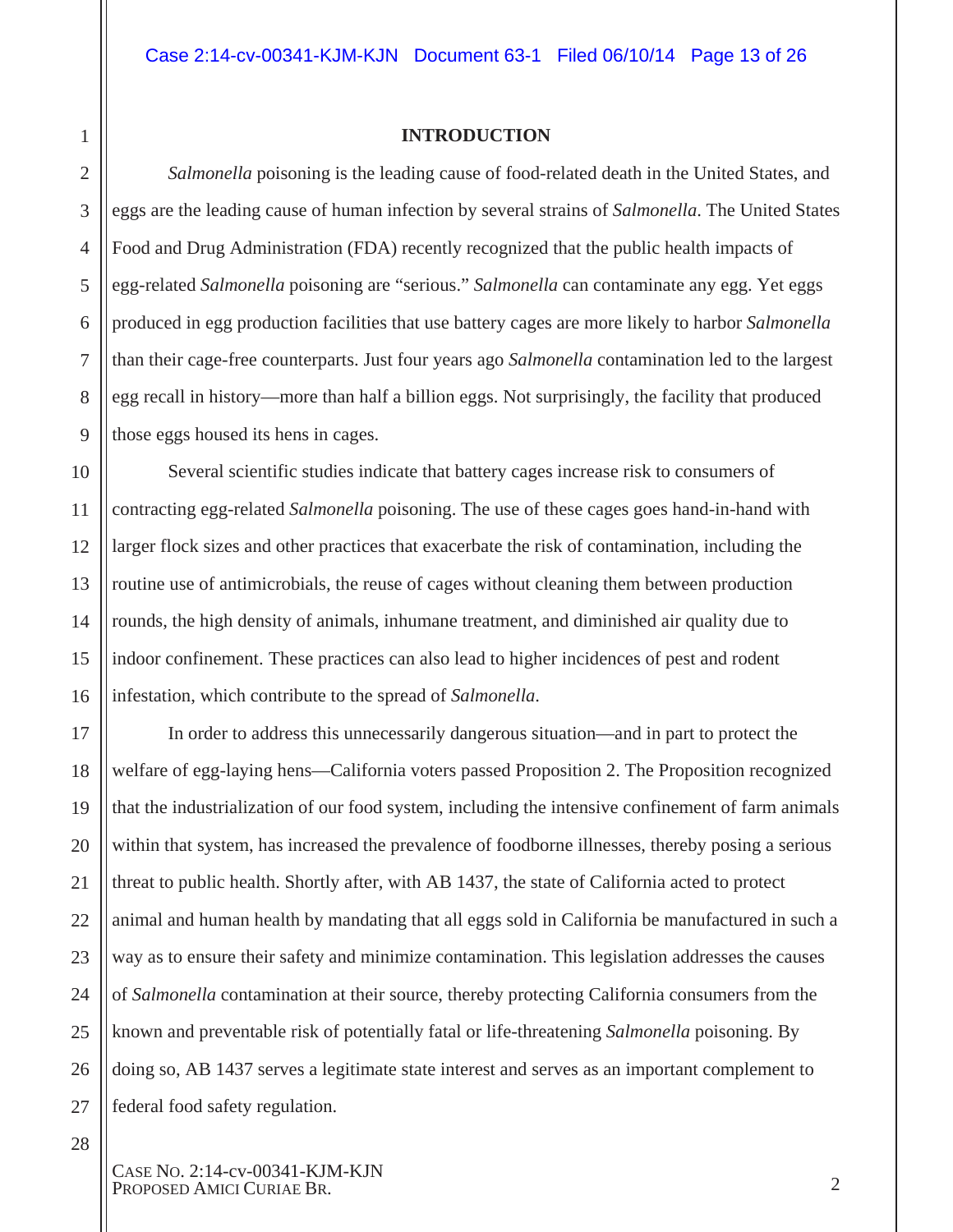#### **ARGUMENT**

1

2

16

 $\overline{a}$ 

17

18

#### **I. Eggborne Illness Presents a Significant Threat to Public Health**

3 4 5 6 7 8 9 10 11 12 13 Foodborne illness kills an estimated 3000 American consumers every year.<sup>1</sup> Even when not deadly, foodborne illness is a serious threat to public health. One in six Americans—47.8 million people—fall sick and 128,000 people are hospitalized annually as a result of foodborne illness.<sup>2</sup> Even mild cases of foodborne illness can involve five to seven days of severe stomach cramps, diarrhea (often bloody), fever, and vomiting.<sup>3</sup> Some cases cause serious long-term effects such as chronic arthritis and brain and nerve damage.<sup>4</sup> Infections can be severe or even life-threatening.<sup>5</sup> The annual national economic loss from just the resulting medical costs and loss of productivity is over \$77 billion,<sup>6</sup> and *Salmonella* infection accounts for \$365 million in direct medical costs each year.<sup>7</sup> *Salmonella* poisoning is the leading cause of food-related death in the United States.<sup>8</sup> Researchers at the Centers for Disease Control and Prevention (CDC) have estimated that

14 *Salmonella* poisoning—the most commonly diagnosed foodborne bacterial illness in the United

15 States<sup>9</sup>—kills ten times more Americans every year than *E. coli* O157:H7.<sup>10</sup> Eggs are particularly

<sup>1</sup> Ctrs. for Disease Control & Prevention (CDC), *CDC Estimates of Foodborne Illness in the United States*, http://www.cdc.gov/foodborneburden/2011-foodborne-estimates.html (last updated Jan. 8, 2014). 2

*Id.* FDA, *Foodborne Illnesses: What You Need to Know,*

<sup>19</sup> 20 http://www.fda.gov/food/resourcesforyou/consumers/ucm103263.htm (last updated May 27, 2014).

<sup>21</sup> 4 FoodSafety.gov, *Food Poisoning*, http://www.foodsafety.gov/poisoning/index.html (last visited June 10, 2014).

<sup>22</sup> 5 CDC, *E. coli (Escherichia coli)*, http://www.cdc.gov/ecoli/general/ (last visited June 10, 2014). 6 Helena Bottemiller, *Annual Foodborne Illnesses Cost \$77 Billion, Study Finds*, Food Safety

<sup>23</sup> News (Jan. 3, 2012), http://www.foodsafetynews.com/2012/01/foodborne-illness-costs-77 billion-annually-study-finds.

<sup>24</sup> 25 7 CDC, *Making Food Safer to Eat*, http://www.cdc.gov/vitalsigns/foodsafety/ (last updated June 2011).

<sup>26</sup> 8 E. Scallan et al., *Foodborne Illness Acquired in the United States—Major Pathogens*, 17 Emerging Infectious Diseases 7, 7-15 (2011), *available at* 

http://wwwnc.cdc.gov/eid/article/17/1/pdfs/p1-1101.pdf.

<sup>27</sup> <sup>9</sup> P. Chittick et al., *A Summary of National Reports of Foodborne Outbreaks of Salmonella Heidelberg Infections in the United States: Clues for Disease Prevention*, 69 J. of Food

CASE NO. 2:14-cv-00341-KJM-KJN PROPOSED AMICI CURIAE BR. 3 28 Protection 1150, 1150-53 (2006).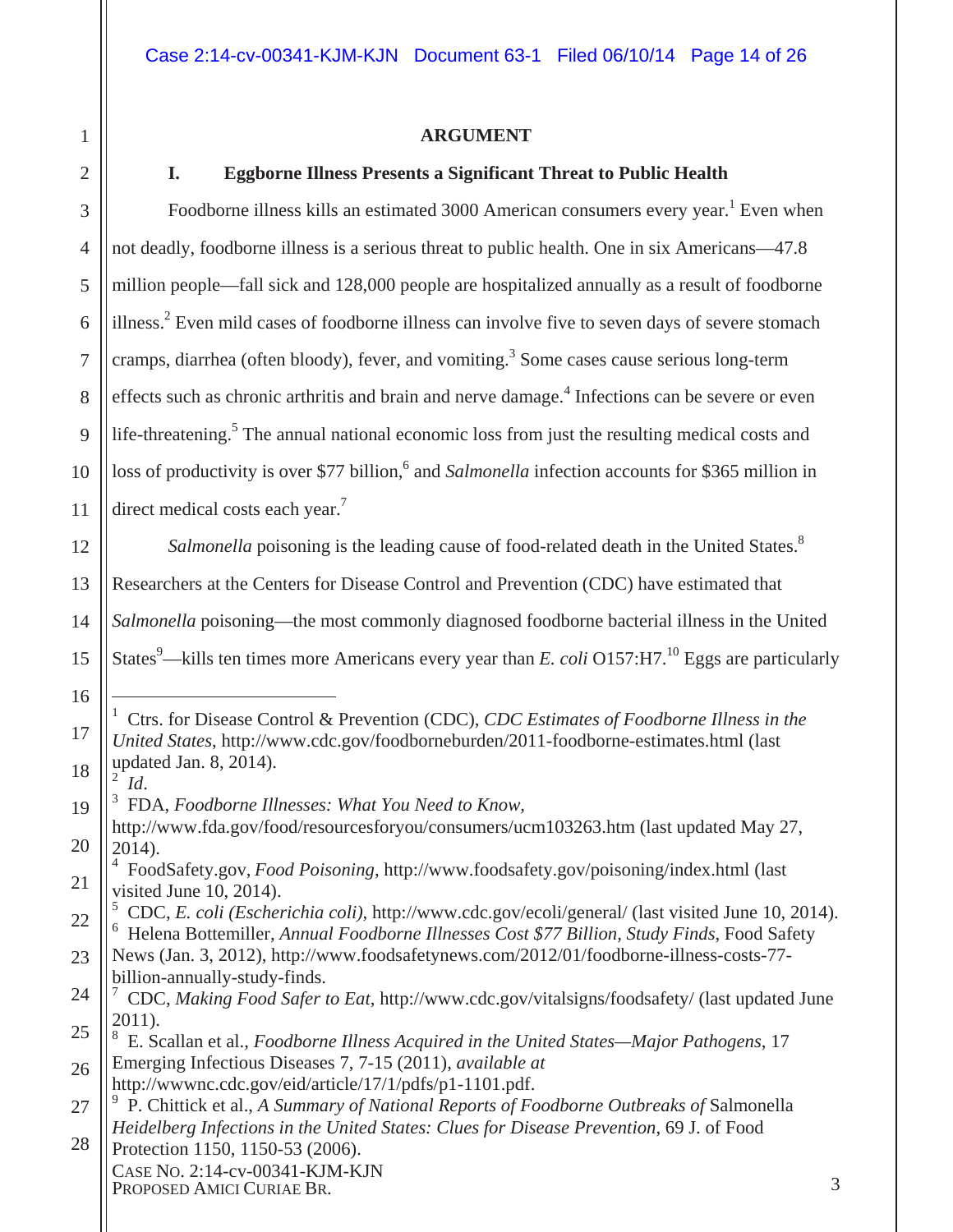1 2 3 4 5 6 to blame. As FDA concluded in 2010, "Egg-associated illness caused by Salmonella is a serious public health problem."<sup>11</sup> Eggs are the leading cause of human infection by several strains of Salmonella,<sup>12</sup> with *Salmonella*-tainted eggs causing an estimated 142,000 Americans to suffer from foodborne illness every year.<sup>13</sup> In 1994, a single egg-related outbreak sickened more than 200,000 Americans.14 The threat has not lessened since: between 2009 and 2010, *Salmonella* associated with eggs led to the most outbreak-related foodborne illnesses in the United States.<sup>15</sup>

7 8 9 10 11 12 13 14 Infants and young children are at a particularly high risk of contracting *Salmonella*  poisoning and suffering from its long-term effects. For example, *Salmonella* poisoning can result in chronic arthritic joint inflammation and is commonly implicated in persistent irritable bowel syndrome in children.<sup>16</sup> The risk posed by *Salmonella* infection to consumers is further exacerbated by the difficulty of destroying the disease-causing pathogens through cooking. Indeed, *Salmonella* can infect the ovaries of hens, resulting in infected hens laying eggs with the bacteria already inside.17 According to research funded by the American Egg Board, *Salmonella* can then survive multiple cooking methods. $^{18}$ 

Moreover, the risk of contracting *Salmonella* from contaminated eggs is prevalent.

19

 10 P.S. Mead et al., *Food-Related Illness and Death in the United States*, 5 Emerging Infectious Diseases 612, 612-25 (1999).

www.fda.gov/NewsEvents/Newsroom/PressAnnouncements/ucm218461. 12 *See* B.R. Jackson et al., *Outbreak-Associated* Salmonella *Enterica Serotypes and Food* 

20 *Commodities, United States, 1998–2008*, 19 Emerging Infectious Diseases 1239, 1239-44 (2013), *available at* http://wwwnc.cdc.gov/eid/article/19/8/12-1511\_article.htm.

21 13 FDA, *FDA Improves Egg Safety*,

22 www.fda.gov/ForConsumers/ConsumerUpdates/ucm170640.htm (last updated Dec. 17, 2013). 14 T.W. Hennessy et al., *A National Outbreak of* Salmonella *Enteritidis Infections from Ice* 

23 *Cream*, 334 New Eng. J. Med. 1281, 1281-86 (1996).<br><sup>15</sup> CDC *Tracking and Benorting Eoodhorne Disease* 

- 24 15 CDC, *Tracking and Reporting Foodborne Disease Outbreaks*, http://www.cdc.gov/features/dsfoodborneoutbreaks/ (last updated Mar. 29, 2013). 16 A. Ternhag et al., *Short- and Long-Term Effects of Bacterial Gastrointestinal*
- 25 26 *Infections*, 14 Emerging Infectious Diseases 143, 143-48 (2008); M. Saps et al., *Post-infectious Functional Gastrointestinal Disorders in Children*, 152 J. Pediatrics 812, 812-16 (2008).
- 27 17 R.K. Gast & C.W. Beard, *Production of* Salmonella *Enteritidis-Contaminated Eggs by Experimentally Infected Hens*, 34 Avian Diseases 438, 438-46 (1990).

CASE NO. 2:14-cv-00341-KJM-KJN PROPOSED AMICI CURIAE BR. 4 28 <sup>18</sup> A.L. Davis et al., *Validation of Cooking Methods Using Shell Eggs Inoculated with* Salmonella *Serotypes Enteritidis and Heidelberg*, 87 Poultry Sci. 1637, 1637-42 (2008).

<sup>11</sup> Press Release, FDA, New Final Rule to Ensure Egg Safety, Reduce Salmonella Illnesses Goes Into Effect (July 9, 2010), *available at*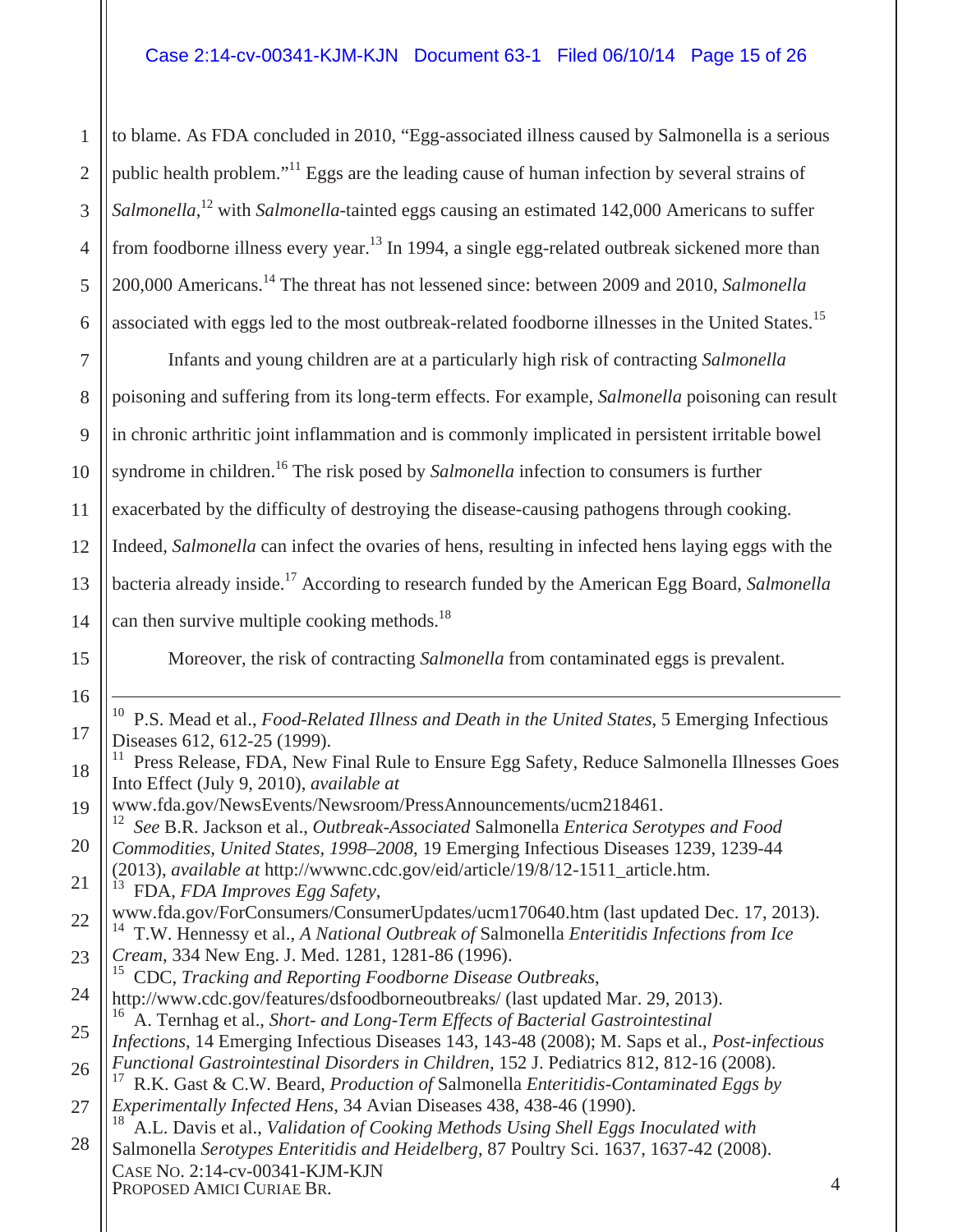Because of the large numbers of animals in a typical industrial facility and the limited hands-on husbandry, pathogens can infect tens of thousands of animals and still go undetected. *Salmonella* enterica, for instance, can colonize the intestinal tract of birds without causing obvious disease, although infected hen ovaries then transfer the organism to eggs.<sup>19</sup> The frequency of contamination with *Salmonella* enterica in eggs may be relatively low, but the large number of eggs produced in the United States each year—65 billion—means that contaminated eggs represent a significant source for human exposure.<sup>20</sup> The 2010 multistate outbreak of *Salmonella* underscored this point, as it led to the largest egg recall in history—550 million eggs.<sup>21</sup>

**II. Eggs from Caged Hens Present an Increased Risk of** *Salmonella* **Poisoning**

Eggs from hens that are raised in battery cages present serious risks of *Salmonella* contamination. Inhumane treatment of egg-laying hens in battery cages often overlaps with unsanitary conditions in industrial egg production facilities that, together, exacerbate contamination. Pathogens not only spawn in facilities that use battery cages, but spread and thrive in those conditions, thus increasing public health risk.

1

2

3

4

5

6

7

8

9

10

11

12

13

14

15

16

17

18

19

20

 $\overline{a}$ 

A. Risk of *Salmonella* is Closely Tied to the Use of Battery Cages.

Caged hens have consistently presented a higher risk of *Salmonella* than cage-free hens, indicating a strong connection between cages and pathogen contamination.<sup>22</sup> The European Food Safety Authority (EFSA)—using the best available data set comparing *Salmonella* infection risk between different hen housing systems—found, without exception, significantly higher

<sup>21</sup> 22 19 Pew Comm'n on Indus. Farm Animal Prod., *Putting Meat on the Table: Industrial Farm Animal Production in America* 13 (2008), *available at* 

<sup>23</sup> http://www.ncifap.org/\_images/PCIFAPFin.pdf (*citing* S. Suzuki, *Pathogenicity of* Salmonella *Enteritidis in Poultry*, 21 Int. J. Food Microbiology 89, 89-105 (1994)).<br><sup>20</sup> *M* 

<sup>25</sup> <sup>20</sup>*Id*. 21 CDC, *Multistate Outbreak of Human* Salmonella *Enteritidis Infections Associated with Shell Eggs (Final Update)*, www.cdc.gov/salmonella/enteritidis/ (last updated Dec. 2, 2012); Dan Flynn, *Egg Recall Grows to 550 Million*, Food Safety News (Aug. 21, 2010),

<sup>26</sup> http://www.foodsafetynews.com/2010/08/egg-recalls-grow-to-560-million-second-iowaproducer-involved/.

<sup>27</sup> 28 22 Humane Soc'y of the U.S. (HSUS), *Cage Confinement of Laying Hens Increases* Salmonella *Risk*, http://www.humanesociety.org/issues/confinement\_farm/facts/salmonella.html (last visited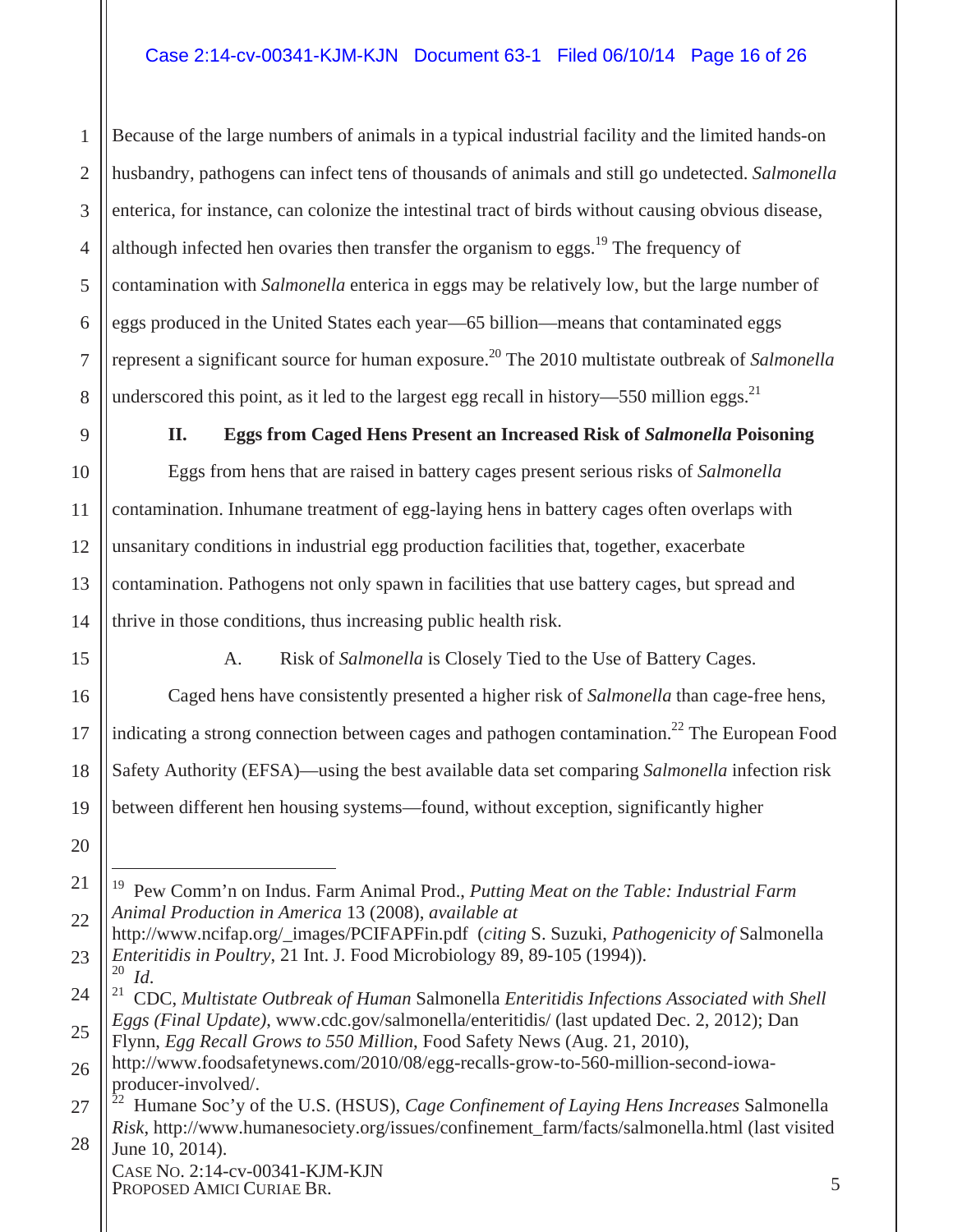#### Case 2:14-cv-00341-KJM-KJN Document 63-1 Filed 06/10/14 Page 17 of 26

1 2 3 4 5 6 7 8 9 10 11 12 13 *Salmonella* rates among caged hens for every *Salmonella* serotype grouping reported and for every type of production system examined.<sup>23</sup> EFSA's analysis indicated that, compared with cage production, the odds of *Salmonella* Enteritidis contamination were 43% lower in cage-free production, 95% lower in organic egg production, and 98% lower in free-range production.<sup>24</sup> For *Salmonella* Typhimurium, the second most common source of *Salmonella* poisoning in the United States, $25$  odds of contamination were 77% lower when hens were raised in barns compared to cages and 93% lower in organic and free-range systems.<sup>26</sup> For the other *Salmonella* serotypes, the odds of contamination were 96% lower in barn-raised flocks, 98% lower in organic flocks, and 99% lower in free-ranging birds as compared to cage facilities.<sup>27</sup> Thus, the odds of contamination are at least twenty five-times greater at egg production facilities that confine hens in cages compared to those that use cage-free production methods. The EFSA analysis expressly concluded that "[c]age flock holdings are more likely to be contaminated with *Salmonella*."28

Since this comprehensive survey was completed, at least sixteen scientific studies comparing *Salmonella* risk in caged and cage-free egg production facilities have found higher rates of *Salmonella* in cage production units.<sup>29</sup> Even industry acknowledges that the risk is greater. Simply put, as in the 2010 article "*Salmonella* Thrives in Cage Housing," in the trade publication *World Poultry*: "the majority of the studies clearly indicate that a cage housing system has an increased risk of being *Salmonella-*positive in comparison to non-cage housing

24

14

15

16

17

18

19

20

 $\overline{a}$ 

- 28 *Id.* at 46.
- CASE NO. 2:14-cv-00341-KJM-KJN PROPOSED AMICI CURIAE BR. 6 29 HSUS, *supra* note 22.

<sup>21</sup> 22 23 European Food Safety Auth. (EFSA), *Report of the Task Force on Zoonoses Data Collection on the Analysis of the Baseline Study on the Prevalence of* Salmonella *in Holdings of Laying Hen Flocks of* Gallus gallus, EFSA J. 97 (2007), *available at* 

<sup>23</sup> http://www.efsa.europa.eu/en/efsajournal/doc/97r.pdf.<br><sup>24</sup> Ld

<sup>25</sup> <sup>24</sup> *Id.*<br><sup>25</sup> CDC, Preliminary FoodNet Data on the Incidence of Infection with Pathogens Transmitted *Commonly Through Food—10 States, United States, 2009*, 59 Morbidity & Mortality Weekly 418, 418-422 (2010), *available at* 

<sup>26</sup> http://www.cdc.gov/mmwr/preview/mmwrhtml/mm5914a2.htm.

<sup>26</sup> EFSA, *supra* note 23.

<sup>27</sup>  $\frac{27}{28}$  *Id.*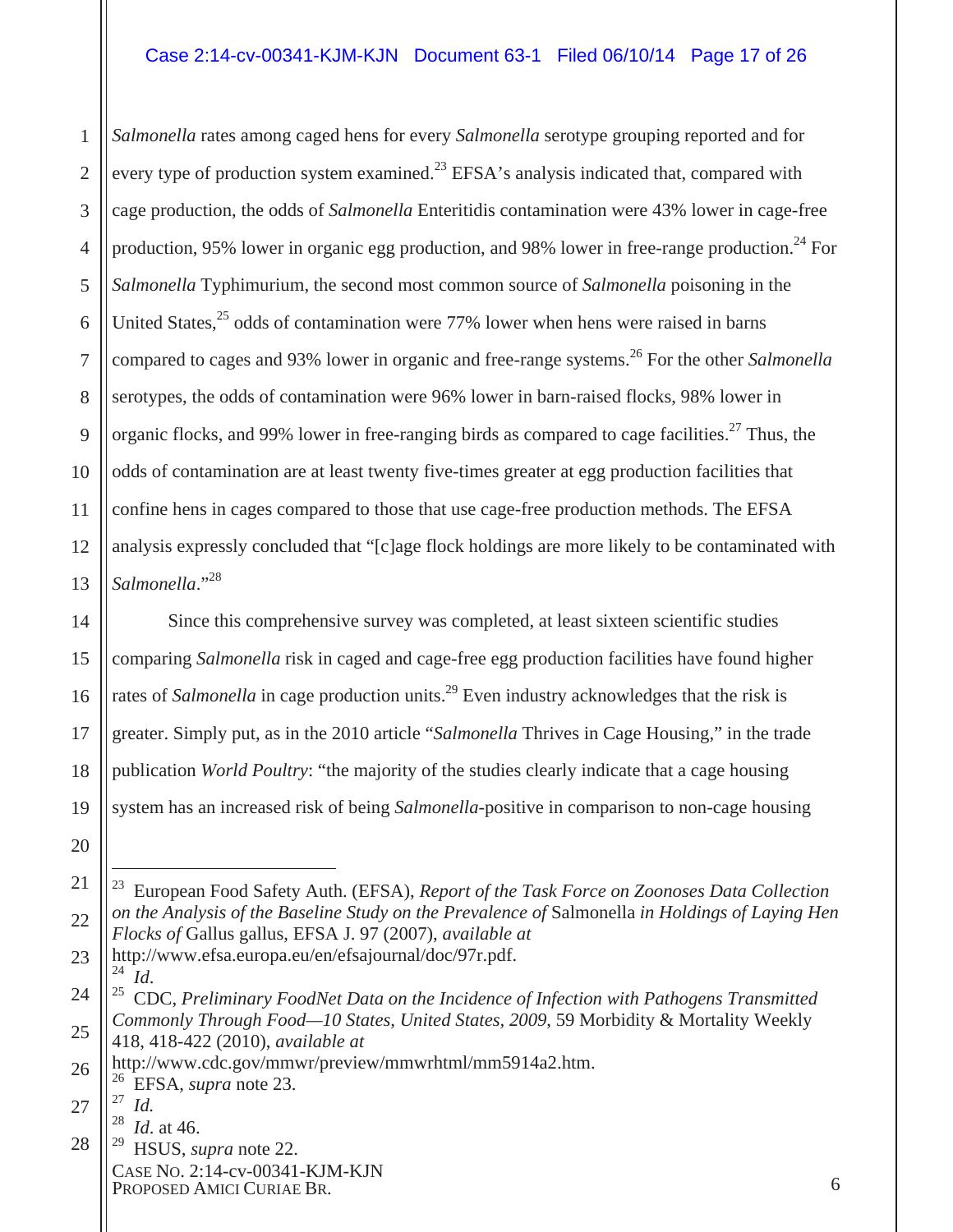1 2 systems."30 Cage-free hens experimentally infected with *Salmonella* may even clear the infection faster than caged hens.<sup>31</sup>

> B. Conditions in Industrial Egg Production Facilities Exacerbate the Increased Risk of Eggborne Illness Caused by the Use of Battery Cages.

5 6 7 8 9 10 11 12 13 14 15 Industrial egg production facilities use many practices in conjunction with battery cages that can exacerbate the risks that battery cages pose to consumer health. Together, these practices create stressful conditions that cause hens to shed bacteria they may be harboring, and an unsanitary environment that causes these bacteria to spread. For example, excessive use of antimicrobial feed additives and non-therapeutic antibiotics—common at industrial egg production facilities—contributes to the emergence of resistant strains of pathogens. In turn, resistant bacteria proliferate and spread among animals that are then introduced into the food supply, which directly impacts public health. CDC recently recognized that "there are specific situations in which the widespread use of antimicrobials in agriculture has resulted in an increase in resistant infections in humans."<sup>32</sup> In fact, six antibiotic-resistant microorganisms have been linked to foodborne illness.<sup>33</sup>

Hens at industrial egg production facilities are often kept under unsanitary and inhumane conditions. Defendant-Intervenor the Humane Society of the United States (HSUS) has conducted numerous undercover investigations at battery cage facilities, documenting that hens are often confined in overcrowded cages with the rotting corpses of other birds or birds suffering bloody injuries, covered in feces from birds in overhead cages, and prone to drown in manure trenches that run underneath the cages and into pipes leading to outside lagoons.<sup>34</sup> Decaying

3

4

16

17

18

19

20

21

22

23

 $\overline{a}$ 30 Jeroen Dewulf, Salmonella *Thrives in Cage Housing*, 25 World Poultry 18, 18-19 (2010), *available at* http://www.worldpoultry.net/Breeders/General/2010/5/Salmonella-thrives-in-cagehousing-WP007481W/.

<sup>25</sup> 26 31 J. De Vylder et al., *Effect of the Housing System on Shedding and Colonization of Gut and Internal Organs of Laying Hens with* Salmonella *Enteritidis*, 88 Poultry Sci. 2491, 2494-95 (2009).

<sup>27</sup> 32 Lydia Zuraw, *CDC Acknowledges Role of Farms in Antibiotic Resistance*, Food Safety News (Sept. 17, 2013), www.foodsafetynews.com/2013/09/drug-resistant-infections/.

CASE NO. 2:14-cv-00341-KJM-KJN PROPOSED AMICI CURIAE BR. 7 28 <sup>33</sup>*Id*. 34 HSUS, *Undercover at the Largest U.S. Egg Producer* (2010), *available at*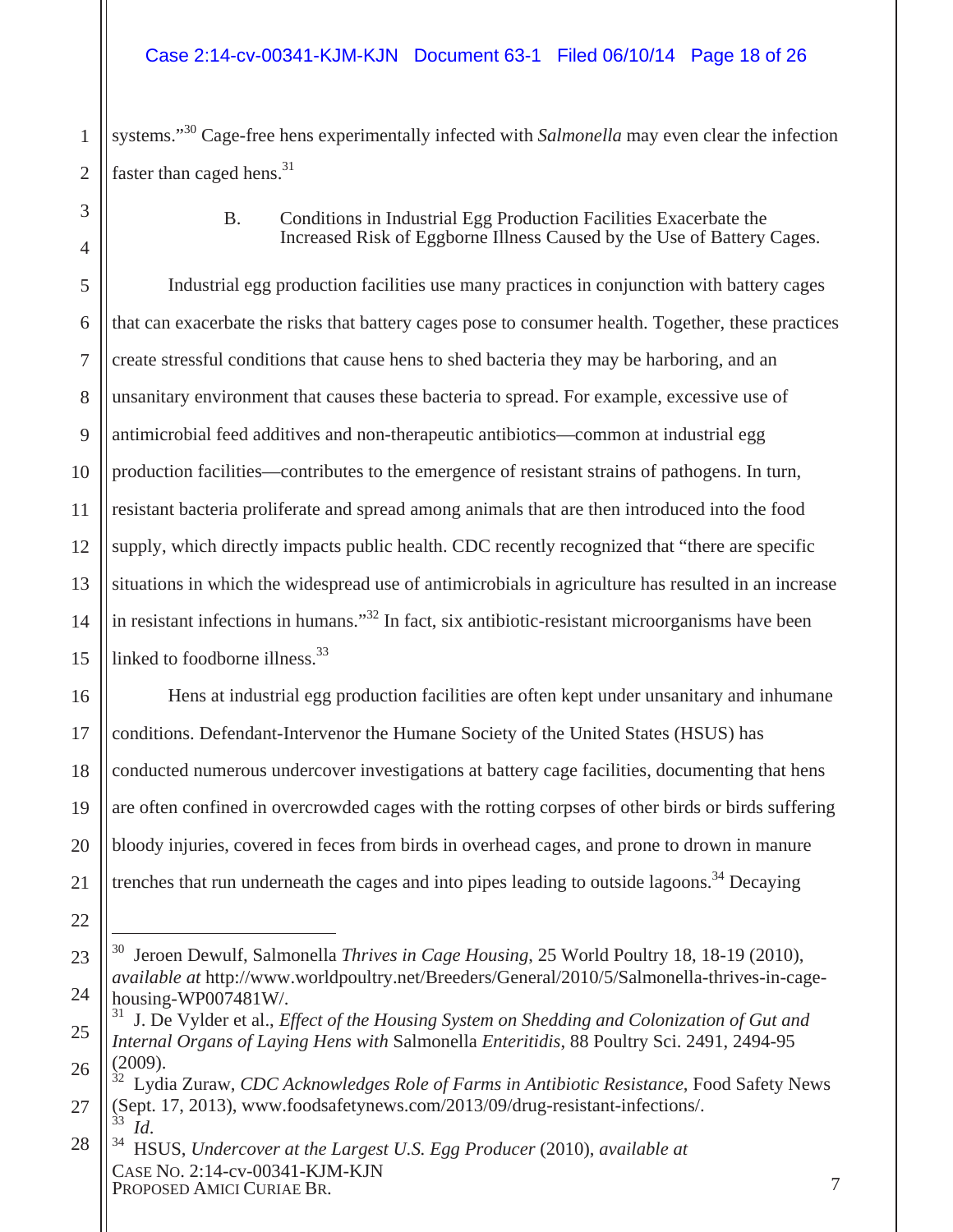1 2 3 4 5 6 7 8 9 10 dead hens are customarily left in cages and on cage ledges and tops, often in direct contact with live hens and eggs.<sup>35</sup> A 2009 undercover investigation at one of the largest egg suppliers in the United States revealed mummified bird corpses disintegrating in cages with live birds, and eggs rolling over rotting carcasses.<sup>36</sup> In 2010, HSUS conducted an undercover investigation that revealed hens and eggs in a battery cage operation exposed to dead birds, manure, and blood in their cages.<sup>37</sup> That same year, FDA called for a nationwide egg recall when eggs from an Ohio plant tested positive for *Salmonella*, 38 and similar conditions that FDA documented at an Iowa egg processing plant led to one of the largest egg recalls in United States history.<sup>39</sup> In fact, the Iowa facility's food safety violations were so egregious that the operators pleaded guilty to criminal charges and agreed to a  $$6.8$  million fine.<sup>40</sup>

11 12 13 14 15 When animals are not only exposed to feces and decaying carcasses but live in and among them, the risk of contamination with pathogens is dire. Exposure to feces is particularly problematic given that *Salmonella* can survive for more than two years in dried chicken feces.<sup>41</sup> Cages are notoriously difficult to clean and disinfect; even the "gold standard" treatment of saturating cages with formaldehyde-laden steam for 24 consecutive hours at more than 140

19 20 21 22 23 24 25 26 27 http://www.humanesociety.org/assets/pdfs/farm/cal-maine\_investigation\_report.pdf.<br>35 Ld 35 *Id.* 36 Compassion Over Killing, *Dunkin' Donuts' Egg Supplier Exposed!*, http://dunkincruelty.com/investigation (last visited June 10, 2014).  $rac{37}{38}$  HSUS, *supra* note 34. <sup>38</sup> *Id.*<br><sup>39</sup> Letter from John W. Thorsky, FDA Dist. Dir., to Austin Decoster, Owner, Quality Egg LLC (Oct. 15, 2010), *available at*  http://www.fda.gov/ICECI/EnforcementActions/WarningLetters/2010/ucm229805.htm; Associated Press, *Recall Expands to More Than Half a Billion Eggs*, NBCNews.com, http://www.nbcnews.com/id/38741401/ns/health-food\_safety/t/recall-expands-more-half-billioneggs/ (last updated Aug. 20, 2010). Letter from Kevin W. Techau, U.S. Attorney, to Hon. Leonard T. Strand, Magistrate Judge, *United States v. Quality Egg, LLC*, No. 14-CR-3024-MWB (N.D. Iowa, June 2, 2014), ECF No. 15. 41 R.H. Davies & M. Breslin, *Persistence of* Salmonella *Enteritidis Phage Type 4 in the Environment and Arthropod Vectors on an Empty Free-Range Chicken Farm*, 5 Envt'l

CASE NO. 2:14-cv-00341-KJM-KJN PROPOSED AMICI CURIAE BR. 28 Microbiology 79, 79-84 (2003).

16

17

18

 $\overline{a}$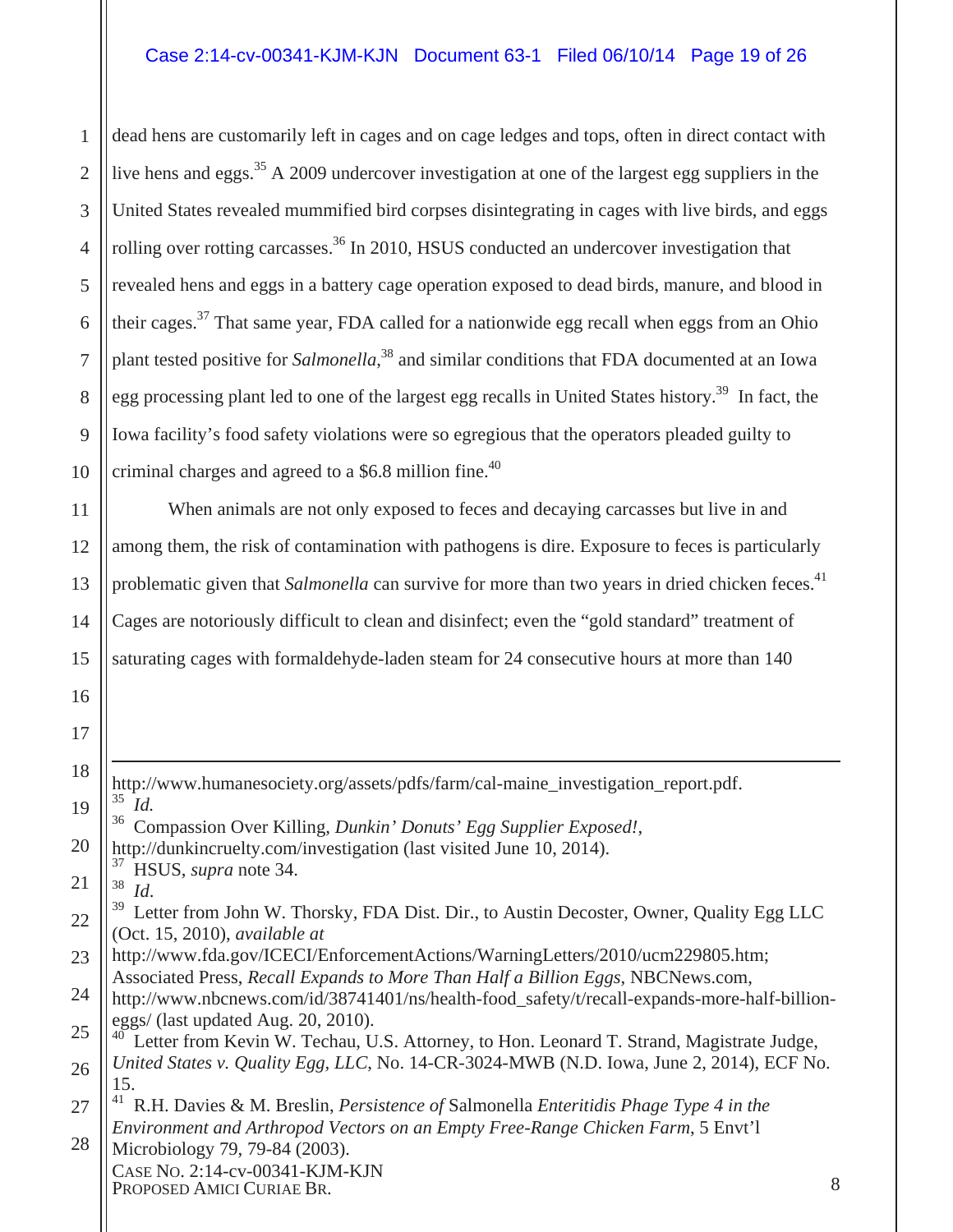1 2 3 4 5 6 7 degrees Fahrenheit may not effectively disinfect battery cage sheds.<sup>42</sup> Some operations do not even attempt to disinfect cages or clear manure pits between flocks.<sup>43</sup> This compounds the problem, as flocks are replaced annually.<sup>44</sup> Battery cage operations also create more rodent and insect disease vectors than cage-free counterparts.<sup>45</sup> Manure pits attract disease-carrying rodents, flies, and other pests that are closely tied to *Salmonella* rates, which can nest in the pits without interference from confined birds.<sup>46</sup> As a result, these pests exist in greater abundance and become more of a nuisance in egg production facilities that use battery cages.<sup>47</sup>

8 9 10 11 12 Studies link the use of slaughterhouse waste such as "spent hen meal" to *Salmonella*  outbreaks. Spent hen meal consists of the rendered parts of slaughtered hens, which are fed back to other hens. In 1995, FDA tests revealed that over half the samples of feed that contained slaughterhouse waste were contaminated with *Salmonella*, 48 and numerous human *Salmonella*  outbreaks have been specifically tied to feeding farm animals contaminated meat and bone

- 42 K.O. Gradel, *Disinfection of* Salmonella *in Poultry Houses* (Feb. 2004) (unpublished Ph.D. thesis, University of Bristol Department of Clinical Veterinary Science), *available at*  http://kimorengradel.com/Disinfection%20of%20Salmonella%20in%20poultry%20houses\_27-
- 16 17 4.pdf; K.O. Gradel et al., *Monitoring the Efficacy of Steam and Formaldehyde Treatment of Naturally* Salmonella*-Infected Layer Houses*, 96 J. of Applied Microbiology 613, 613-22 (2004),
	- *available at* onlinelibrary.wiley.com/doi/10.1111/j.1365-2672.2004.02198.x/pdf. 43 *See* S. Van Hoorebeke et al., *Determination of the Within and Between Flock Prevalence and*
- 18 19 *Identification of Risk Factors for* Salmonella *Infections in Laying Hen Flocks Housed in Conventional and Alternative Systems*, 94 J. Preventive Vet. Med. 94, 99 (2010).

21 ("A laying hen will lay about 300 eggs during her economic lifespan of about one year, after which she will usually be slaughtered.").<br> $^{45}$  EESA sunra pote 23

13

14

 $\overline{a}$ 

15

CASE NO. 2:14-cv-00341-KJM-KJN PROPOSED AMICI CURIAE BR. 9

<sup>20</sup> 44 Veronica Hirsch, *Legal Protections of the Domestic Chicken in the United States and Europe*, Animal Legal & Historical Ctr. (2003), http://www.animallaw.info/articles/dduschick.htm#2D

<sup>22</sup> 45 EFSA, *supra* note 23.

<sup>23</sup> 46 *See* J.J. Carrique-Mas & R.H. Davies, Salmonella *Enteritidis in Commercial Layer Flocks in Europe: Legislative Background, On-farm Sampling and Main Challenges*, 10 Brazilian J. of

<sup>24</sup> Poultry Sci. 1, 1-9 (2008); R.H. Davies, *Pathogen Populations on Poultry Farms*, *in* Food Safety Control in the Poultry Industry 122 (G.C. Mead, ed., 2005).

<sup>25</sup> 47 *See* A.R. Olsen & T.S. Hammack, *Isolation of* Salmonella *spp. from the Housefly, Musca domestica L., and the Dump fly, Hydrotaea aenescens (Wiedemann) (Diptera: Muscidae), at* 

<sup>26</sup> 27 *Caged-layer Houses*, 63 J. of Food Protection 958, 958-60 (2000); R.C. Axtell & J.J. Arends, *Ecology and Management of Arthropod Pests of Poultry*, 35 Annual Review of Entomology 101, 101-26 (1990).

<sup>28</sup> 48 D.G. McChesney et al., *FDA Survey Determines* Salmonella *Contamination*, 67 Feedstuffs 20, 20-23 (1995).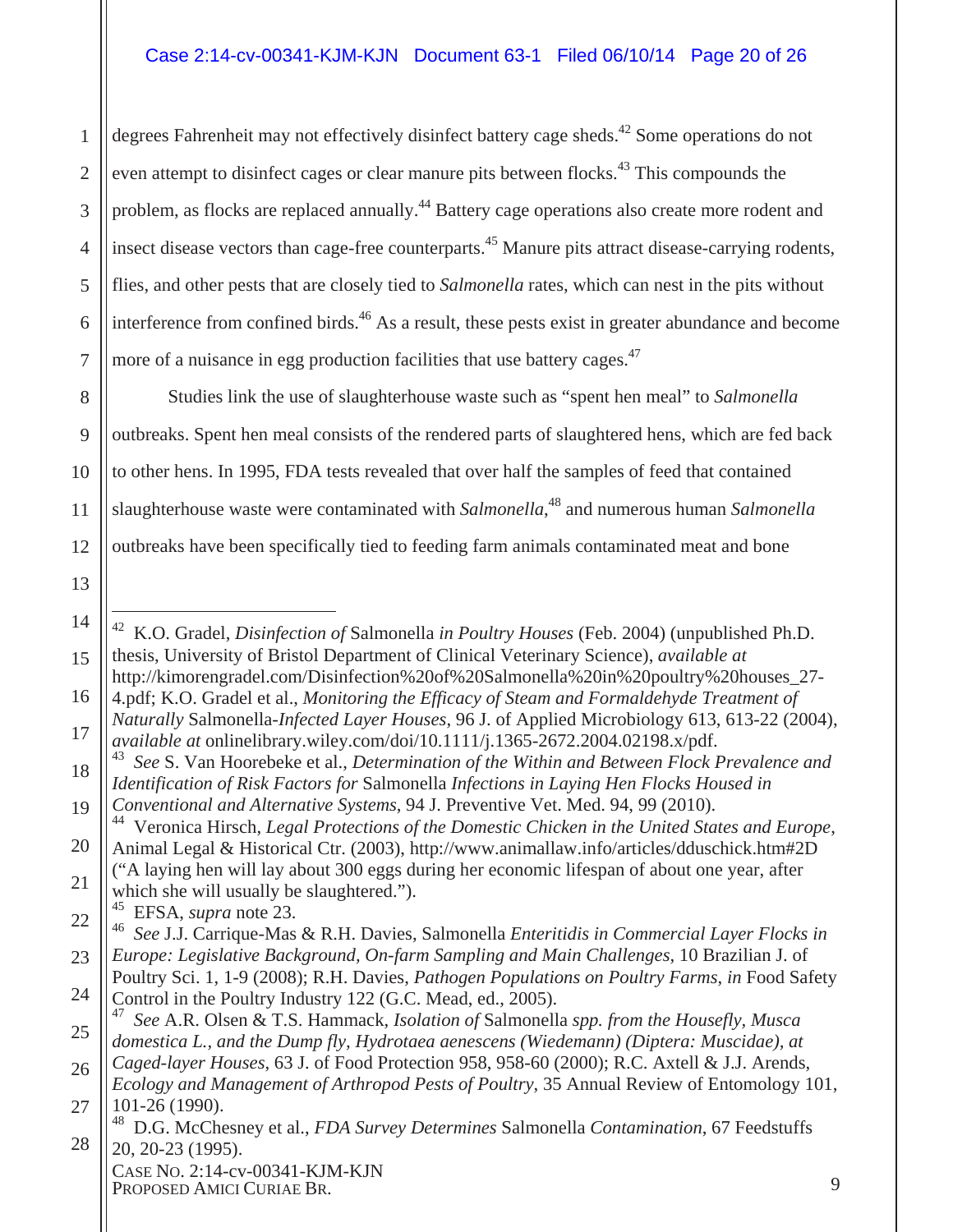meal.49 This practice has been implicated in the worldwide spread of *Salmonella* along with other cost-cutting practices that are commonplace in industrial animal production, such as forced starvation molting.<sup>50</sup> Hens raised in incubators and confined in barren wire cages also lack natural gut flora that help prevent *Salmonella* infection, which chicks normally obtain from their mothers or from being raised on bedding. $51$ 

12 13 Additionally, egg production facilities that use battery cages confine greater numbers of birds in a single building.<sup>52</sup> A national USDA survey of the domestic egg industry found that sheds confining more than 100,000 birds were four times more likely to be contaminated with Salmonella.<sup>53</sup> Cage-free operations typically hold much fewer birds, while a single caged facility in the United States can cage millions of hens.<sup>54</sup> Such high densities of birds can produce a larger volume of contaminated airborne fecal dust.<sup>55</sup> USDA researchers have found that "[f]locks with high levels of manure contamination were [ten] times as likely to produce contaminated eggs as were flocks with low levels," concluding that flocks with the highest levels of contamination

 $\overline{a}$ 

14

1

2

3

4

5

6

7

8

9

10

11

23 53 USDA, Animal & Plant Health Inspection Service, Salmonella *Enterica Serotype Enteritidis in Table Egg Layers in the U.S.* (Oct. 2000), *available at* 

<sup>49</sup> *Id.*; W.A. Knox et al., *A Milk-Borne Outbreak of Food Poisoning Due to* Salmonella *Heidelberg*, 61 J. of Hygiene 175, 175-85 (1963); J.H. Pennington et al., Salmonella *Virchow in a Chicken-Packing Station and Associated Rearing Units*, 4 British Med. J. 804, 804-06 (1968).

<sup>19</sup> 50 Brian W. Sheldon, *Impact of Laying Hen Cycle and Molting on the Prevalence and Populations of* Salmonella, 4 Zootechnica 42, 42-55 (2008).

<sup>20</sup> 51 F.B. Santos et al., *Influence of Housing System, Grain Type, and Particle Size on* Salmonella *Colonization and Shedding of Broilers Fed Triticale or Corn-Soybean Meal Diets*, 87 Poultry

<sup>21</sup> Sci. 405, 405-20 (2008); D. Reynolds, *Tenants of the Last 1.5 Metres*, 5 Microbiologist 26, 26-30  $(2004)$ .

<sup>22</sup> 52 *See generally* R.V. Tauxe, *Emerging Foodborne Pathogens*, 78 Int'l J. of Food Microbiology 31, 31-41 (2002).

<sup>24</sup> 25 http://www.aphis.usda.gov/animal\_health/nahms/poultry/downloads/layers99/Layers99\_dr\_Salm onella.pdf. <sup>54</sup>*See, e.g.,* Ohio Dep't of Agric., *Livestock Environmental Permitting*,

<sup>26</sup> http://www.agri.ohio.gov/apps/lepp\_permits/dlep\_permits.aspx (last visited May 30, 2014) (listing ten permits for egg production facilities with over one million hens).

<sup>27</sup> 55 H. Namata et al., Salmonella *in Belgian Laying Hens: an Identification of Risk Factors*, 83 Preventive Veterinary Med. 323, 323-36 (2008); *see also* Michael Greger, Bird Flu: A Virus of

CASE NO. 2:14-cv-00341-KJM-KJN PROPOSED AMICI CURIAE BR. 10 28 Our Own Hatching (2006), *available at* http://www.birdflubook.org/a.php?id=70.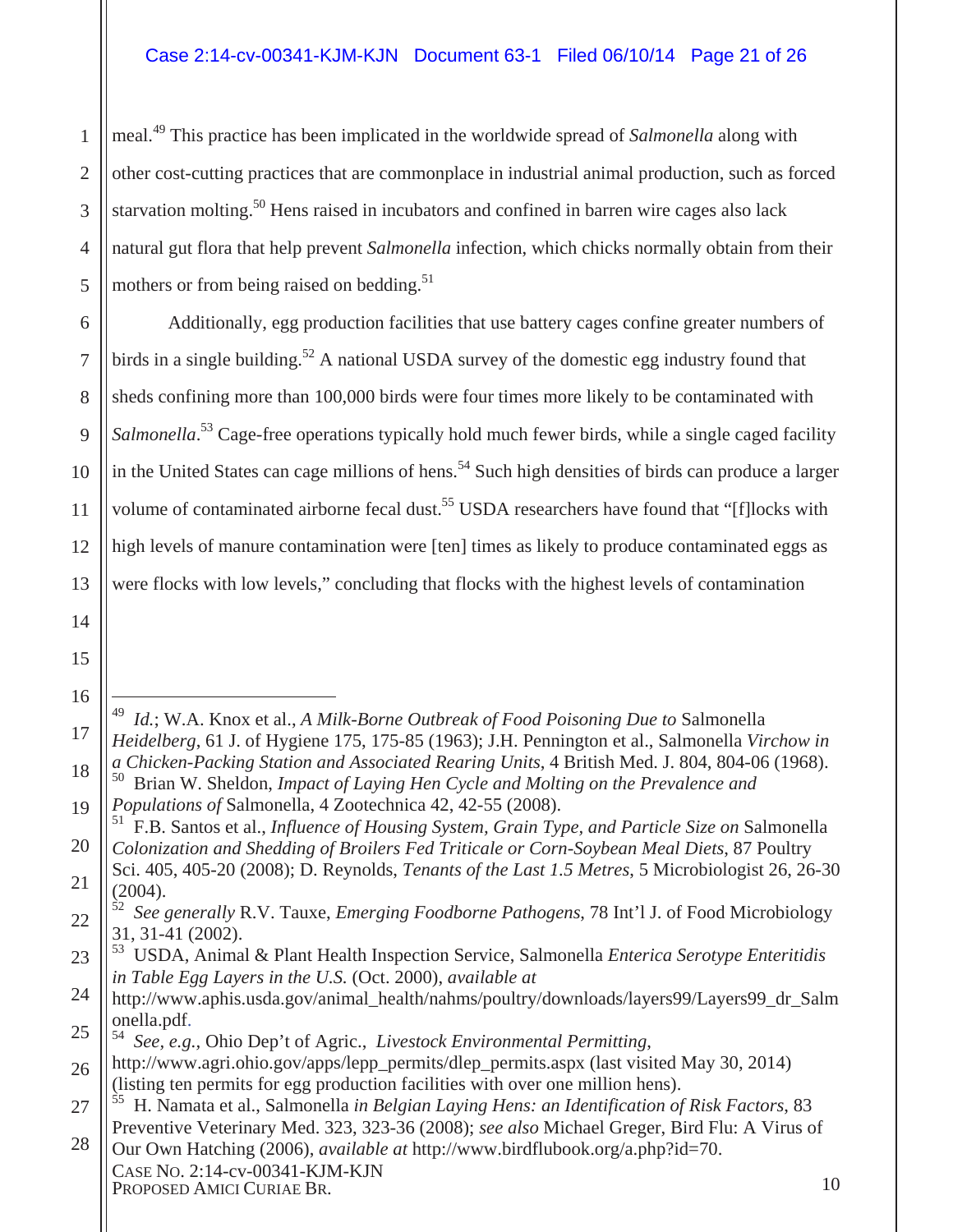"appeared to pose the greatest public health threat."<sup>56</sup>

1

CASE NO. 2:14-cv-00341-KJM-KJN PROPOSED AMICI CURIAE BR. 11 2 3 4 5 6 7 8 9 10 11 12 13 14 15 16 17 18 19 20 21 22 23 24 25 26 27 28 Increased flock density is directly linked to an increased food safety risk. A key finding of a joint World Health Organization and Food and Agriculture Organization of the United Nations *Salmonella* risk assessment was that "[r]educing flock prevalence results in a directly proportional reduction in human health risk. For example, reducing flock prevalence from 50% to 25% results in a halving of the mean probability of illness per serving [of eggs]."<sup>57</sup> As mentioned above, infected hens can lay infected eggs. Of the nine published studies comparing *Salmonella* contamination rates between eggs from battery cage production versus cage-free systems, not a single one showed more *Salmonella* in cage-free eggs. All nine studies either found no *Salmonella* in eggs from either system or a trend towards higher infection rates in eggs from caged hens compared to barn-raised birds.<sup>58</sup>  $\overline{a}$ 56 D.J. Henzler et al., *Management and Environmental Risk Factors for* Salmonella *Enteritidis Contamination of Eggs*, 59 Am. J. of Veterinary Research 824, 824-29 (1998). 57 World Health Org. & the Food & Agric. Org. of the United Nations, *Risk Assessments of*  Salmonella *in Eggs and Broiler Chickens* (2002), *available at*  www.fao.org/DOCREP/005/Y4392E/Y4392E00.HTM. 58 J.L. Barnett, *Welfare and Productivity of Hens in a Barn System and Cages* (1998), Final Report to Rural Industries Research & Dev. Corp., *available at* http://sydney.edu.au/vetscience/apss/documents/1999/APSS1999-barnett-pp65-68.pdf; J.A.D. Barbosa Filho et al., *Egg Quality in Layers Housed in Different Production Systems and Submitted to Two Environmental Conditions*, 8 Brazilian J. of Poultry Sci. 23, 23-28 (2005); Food Safety Auth. of Ireland, *Bacteriological Safety of Eggs Produced Under the Bord Bia Egg Quality Assurance Scheme* (2003), *available at*  www.fsai.ie/uploadedfiles/monitoring\_and\_enforcement/monitoring/surveillance/eggs\_bacteriol ogical.pdf ; H. Kinde et al., Salmonella *Enteritidis, Phage Type 4 Infection in a Commercial Layer Flock in Southern California: Bacteriologic and Epidemiologic Findings*, 40 Avian Diseases 665, 665-71 (1996), *available at*  www.birdflubook.org/resources/kinde\_1996\_AD\_40\_665.pdf; U.K. Food Standards Agency, *Report of the Survey of* Salmonella *Contamination of UK Produced Shell Eggs on Retail Sale* (Mar. 18, 2004), *available at* www.food.gov.uk/multimedia/pdfs/fsis5004report.pdf; C.L. Little et al., *Survey of* Salmonella *Contamination of Non-UK Produced Shell Eggs on Retail Sale in the North West of England and London. Final report*, (Nov. 15, 2006), *available at* http://multimedia.food.gov.uk/multimedia/pdfs/nonukeggsreport.pdf; C.L. Little et al., *Survey of*  Salmonella *Contamination of Raw Shell Eggs Used in Food Service Premises in the United Kingdom, 2005 through 2006*, 71 J. of Food Protection 19, 19-26 (2008); T.J. Humphrey et al., *Numbers of* Salmonella *Enteritidis in the Contents of Naturally Contaminated Hens' Eggs*, 106 Epidemiology & Infection 489, 489-96 (1991), *available at*  http://www.ncbi.nlm.nih.gov/pmc/articles/PMC2271858/pdf/epidinfect00027-0066.pdf; D. Stepień-Pyśniak, *Occurrence of Gram-Negative Bacteria in Hens' Eggs Depending on Their*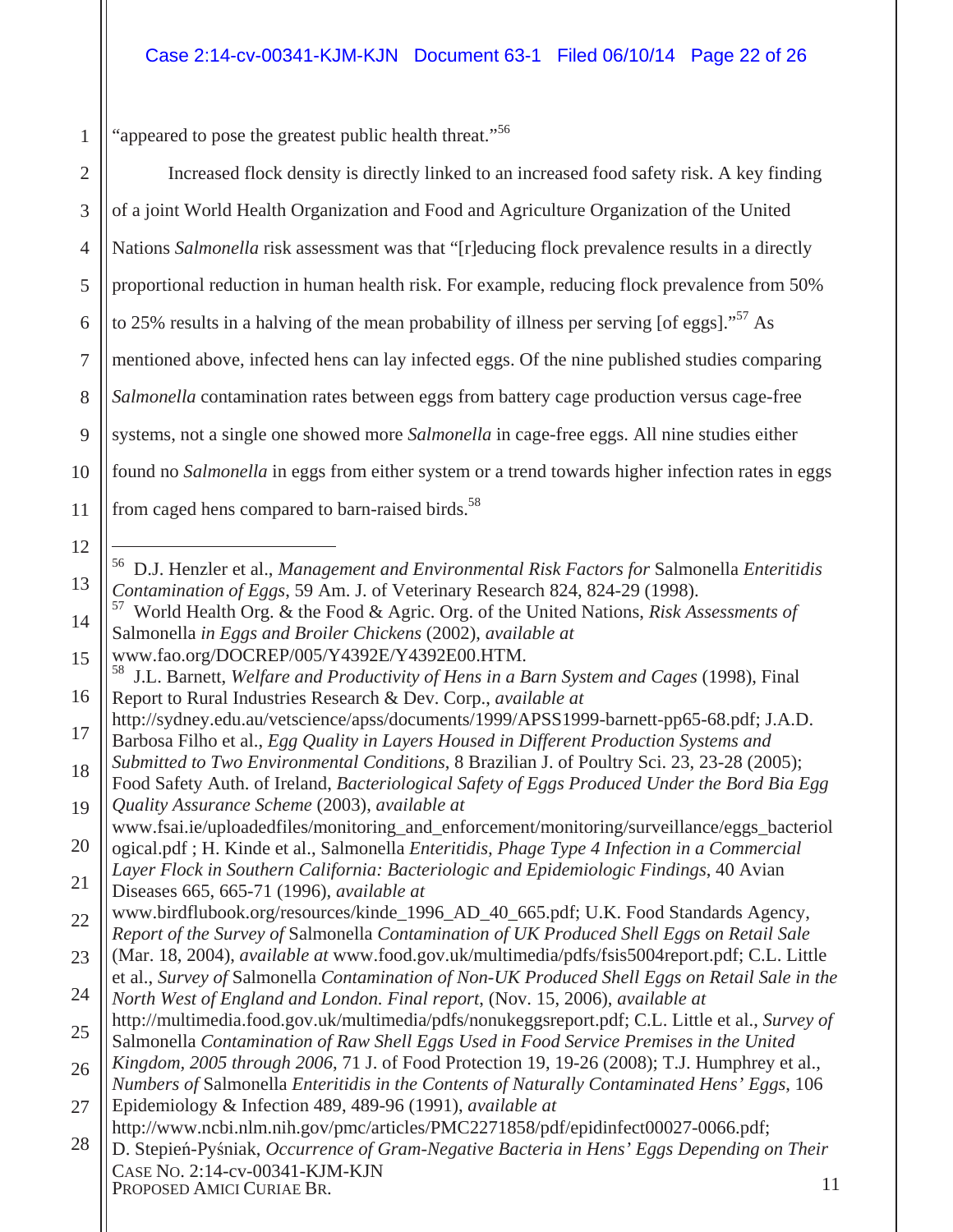One recent study, conducted in 2010, reported that housing laying hens in conventional battery cages is a significant risk factor for *Salmonella* Enteritidis and/or Typhimurium, and that *Salmonella* shedding in caged flocks was more likely than in non-caged flocks.<sup>59</sup> The study attributed this to several factors, including larger hen flocks on cage farms, reusing cages without cleaning them between production rounds, the high density of animals, and low air quality due to indoor confinement.<sup>60</sup>

These practices together result in more psychological stress to egg-laying hens, which is generally thought to render birds more susceptible to infectious disease.<sup>61</sup> Stress hormones can increase *Salmonella* colonization and systemic spread in chickens.<sup>62</sup> The stress hormone noradrenaline can boost the growth rate of *Salmonella* bacteria by orders of magnitude, and stress-related corticosteroids can impair the immune system.<sup>63</sup> Overall, flatly contrary to Plaintiffs' assertions, the use of battery cages in egg production is clearly connected to food safety and has serious and well-documented negative implications for public health.

#### **III. AB 1437 Serves a Legitimate State Interest**

Farm animal well-being and food safety are inextricably linked. Improvements in animal welfare of the kind required by AB 1437 improve food safety by reducing the effects of the combination factors described above, including stress-induced immunosuppression, infectious

*Source and Storage Conditions*, 13 Polish J. of Veterinary Scis. 507, 507-13 (2010), *available at*  www.birdflubook.org/resources/stepien-pysniak\_2010\_13\_507.pdf.

59 S. Van Hoorebeke et al., *supra* note 43.

<sup>60</sup> *Id.* at 99.<br><sup>61</sup> See T Hy

 $\overline{a}$ 

61 *See* T. Humphrey, *Are Happy Chickens Safer Chickens? Poultry Welfare and Disease Susceptibility*, 47 British Poultry Sci. 379, 379-91 (2006); A.M. de Passillé & J. Rushen, *Food*

*Safety and Environmental Issues in Animal Welfare*, 24 Revue Scientifique et Technique de l'Office International des Epizooties 757, 757-66 (2005).

63 M.T. Bailey et al., *In Vivo Adaptation of Attenuated* Salmonella *Typhimurium Results in Increased Growth Upon Exposure to Norepinephrine*, 67 Physiology & Behavior 359,

CASE NO. 2:14-cv-00341-KJM-KJN PROPOSED AMICI CURIAE BR. 12 Physiology Part B 324, 324-33 (2008).

1

<sup>62</sup> U. Methner et al., *Effect of Norepinephrine on Colonisation and Systemic Spread of*  Salmonella *Enterica in Infected Animals*: *Role of Catecholate Siderophore Precursors and Degradation Products*, 298 Int'l J. of Med. Microbiology 429, 429-39 (2008).

<sup>359-64 (1999);</sup> S. Shini et al., *Biological Response of Chickens* (Gallus gallus domesticus) *Induced by Corticosterone and a Bacterial Endotoxin*, 149 Comparative Biochemistry &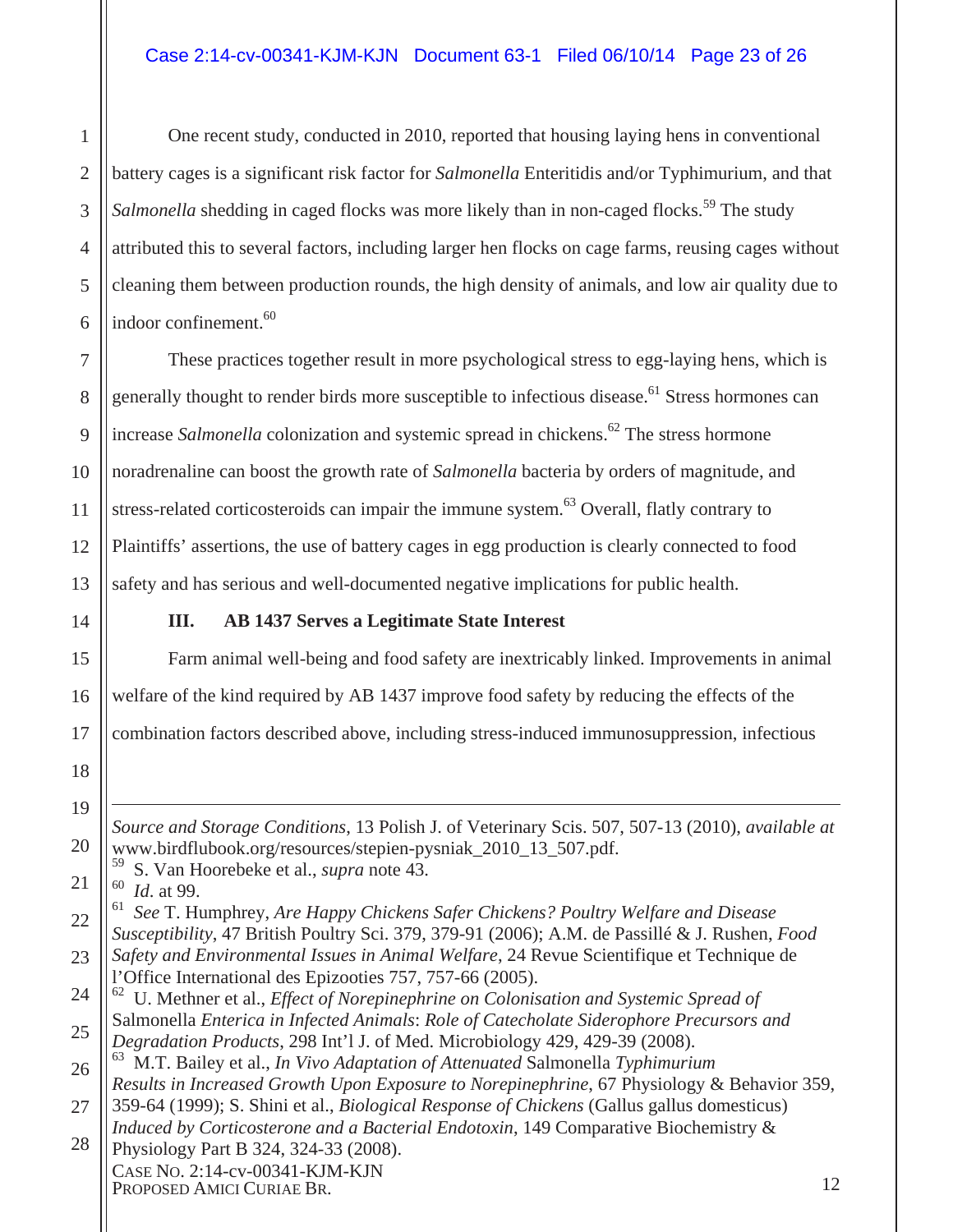disease incidence, pathogen shedding, and antibiotic use and resistance.<sup>64</sup>

6 12 13 14 As a result, AB 1437 serves a legitimate state interest of protecting consumers from known and preventable causes of foodborne illness. AB 1437 explicitly recognizes the connection between battery cages and public health, and regulates the former in order to protect the latter. It is beyond question that protecting the public health is a legitimate state interest. *See Merrifield v. Lockyer*, 547 F.3d 978, 986 (9th Cir. 2008); *Chinatown Neighborhood Ass'n v. Harris*, No. 12-cv-03759-WHO, 2014 U.S. Dist. LEXIS 40432, \*23 (N.D. Cal. Mar. 25, 2014); *see also Florida Lime & Avocado Growers, Inc. v. Paul*, 373 U.S. 132, 144 (1963) ("[T]he supervision of the readying of foodstuffs for market has always been deemed a matter of peculiarly local concern."). Despite Plaintiffs' claims that AB 1437 was economically motivated, the fact remains that in terms of potential *Salmonella* contamination, eggs from caged hens are simply more dangerous than their cage-free counterparts. *Cf. Sporhase v. Neb.*, 458 U.S. 941, 956 (1982) (stating that state regulation of "a vital resource" such as water "for the purpose of protecting the health of its citizens—and not simply the health of its economy—is at the core of [a state's] police power").

16 17 18 19 20 21 22 23 24 25 Prohibiting the sale of eggs from caged hens within California has the effect of making our food supply safer by ensuring that California consumers are not unnecessarily exposed to eggs that carry an increased risk of contamination. The studies upon which AB 1437 was based support this conclusion. The Pew Commission on Industrial Farm Animal Production detailed the link between animal and human health, noting many of the factors described above.<sup>65</sup> The *Salmonella* Risk Assessment conducted by the World Health Organization and Food and Agricultural Organization of the United Nations found that reducing the prevalence of *Salmonella* pathogens within a flock lessens consumers' risk of contracting *Salmonella* poisoning.<sup>66</sup> In addition to these studies, the best available science suggests that cage-free operations increase the safety of the American food supply. Because egg production facilities

26 27

 $\overline{a}$ 

1

2

3

4

5

7

8

9

10

11

<sup>64</sup> A.M. de Passillé, *supra* note 61.

CASE NO. 2:14-cv-00341-KJM-KJN PROPOSED AMICI CURIAE BR. 13 28 65 Pew Comm'n on Indus. Farm Animal Prod., *supra* note 19. 66 World Health Org. & the Food & Agric. Org. of the United Nations, *supra* note 57.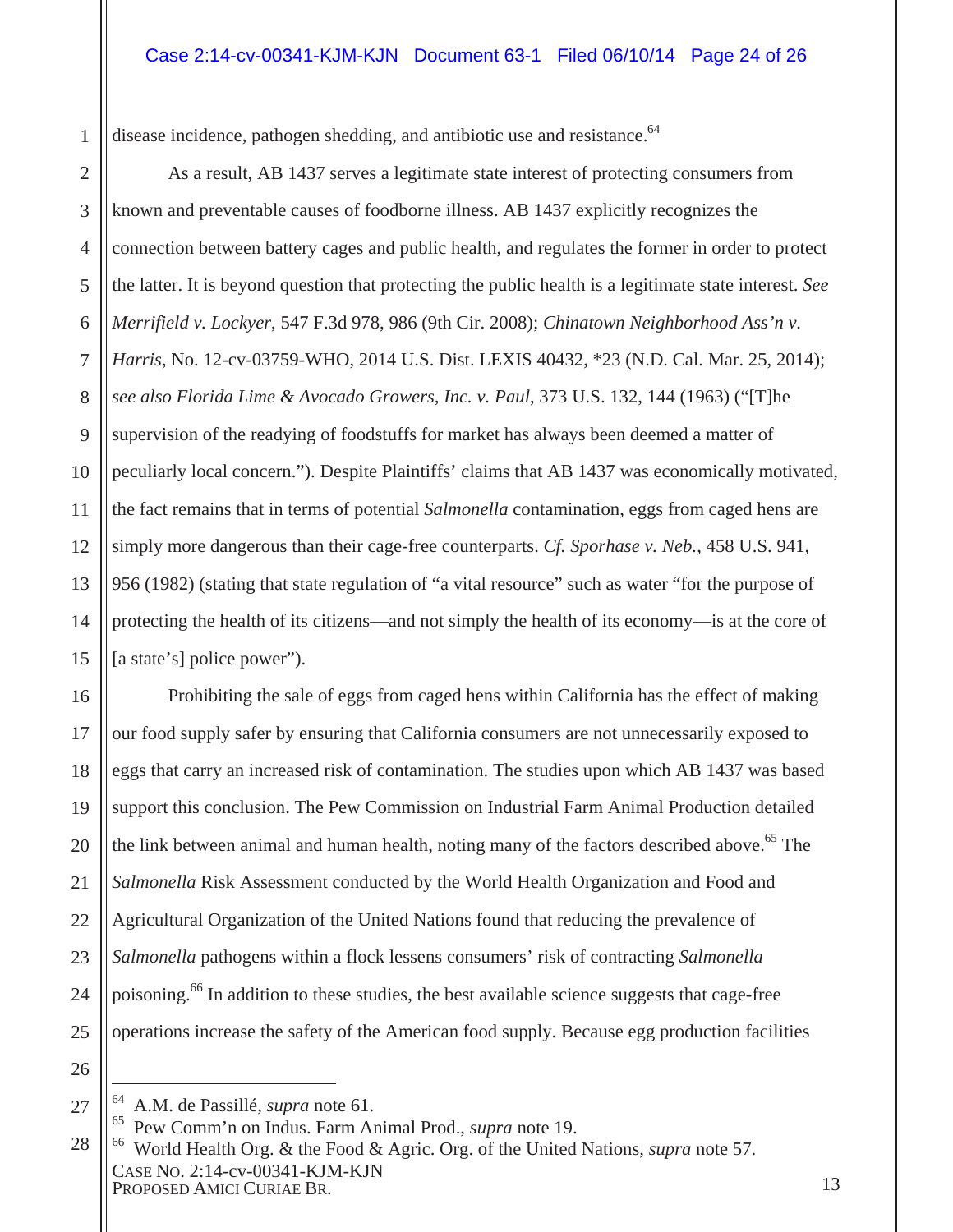1 2 that use battery cages present a more serious risk of *Salmonella* contamination, prohibiting the use of cages translates directly into safer food for consumers.

#### **IV. AB 1437 Serves as a Complement Rather than an Obstacle to Federal Food Safety Regulation**

5 6 7 8 9 10 11 12 13 14 15 16 17 AB 1437 is not preempted by federal law. To the contrary, it directly supports the objectives of federal regulation of our food supply. *See McDaniel v. Wells Fargo Invs., LLC*, 717 F.3d 668, 674 (9th Cir. 2013) (explaining standard for obstacle preemption); *Williamson v. Mazda Motor of Am., Inc.*, 131 S. Ct. 1131, 1139-40 (2011) (holding state statute did not stand as obstacle to federal regulation). The Egg Products Inspection Act (EPIA) unambiguously allows states to exercise their jurisdiction to prevent the distribution of any eggs or egg products for human consumption that are in violation of federal law. 21 U.S.C. § 1052(b) ("[A]ny State or local jurisdiction may exercise jurisdiction with respect to eggs and egg products for the purpose of preventing the distribution for human food purposes of any such articles which are . . . in violation of any of said Federal Acts or any State or local law consistent therewith."). Eggs contaminated with *Salmonella* are adulterated under the Federal Food, Drug, and Cosmetic Act (FFDCA), *see id.* § 342(a)(4)-(5), bringing them squarely within the type of state regulation that the EPIA permits.

Moreover, FDA has delegated authority to the states to pass laws that further reduce *Salmonella* contamination in shell eggs as long as the laws are "consistent with" the FFDCA. *Id.* § 1052(b). These laws are not preempted as long as they are more stringent than the federal standards. Prevention of *Salmonella* Enteritidis in Shell Eggs During Production, Storage, and Transportation, 74 Fed. Reg. 33030, 33091 (July 9, 2009) (regulations are only "minimal national prevention measures" and "do not preempt . . . more stringent [state] requirements"); *see also* 21 C.F.R. § 118.12(d) (prohibiting only *Salmonella*-related state regulations that are "less stringent" than FDA regulations).

It is thus well within the states' jurisdiction to adopt regulations aimed at keeping contaminated eggs out of the food supply.

3

4

18

19

20

21

22

23

24

25

26

27